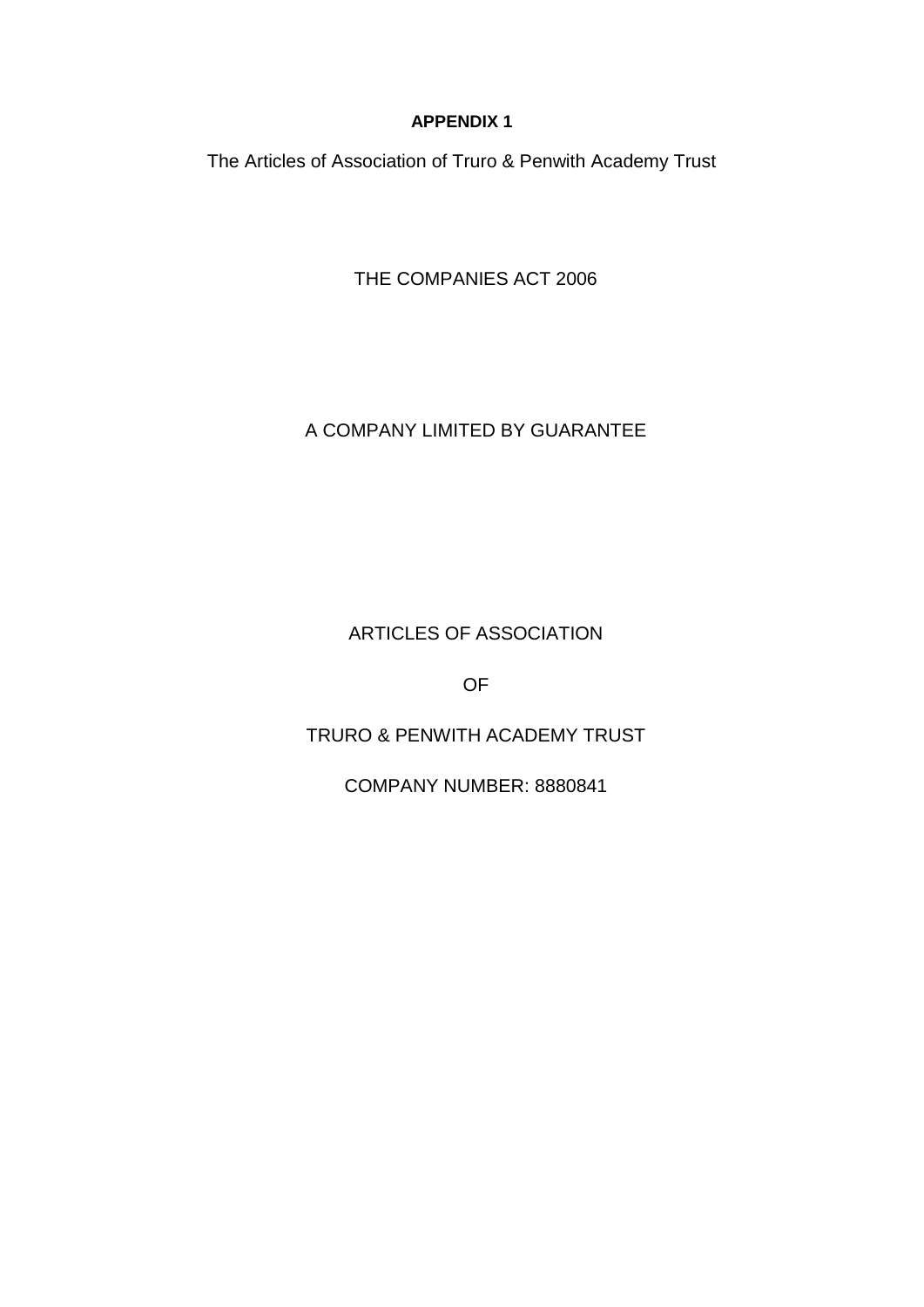# THE COMPANIES ACT 2006

# COMPANY LIMITED BY GUARANTEE

## ARTICLES OF ASSOCIATION

## OF

## TRURO & PENWITH ACADEMY TRUST

## INTERPRETATION

- 1. In these Articles:
	- a. "the Academies" means all the schools and educational institutions referred to in Articles 4a) and established by the Company (and "Academy" shall mean any one of those schools or educational institutions)
	- b. "Academy Financial Year" means the academic year from 1<sup>st</sup> of September to 31<sup>st</sup> of August of the following year;
	- c. "the Articles" means these Articles of Association of the Company;
	- d. "Chief Executive Officer" means such person as may be appointed by the Directors as the Chief Executive Officer of the Company<sup>1</sup>;
	- e. "Chief Inspector" means Her Majesty's Chief Inspector of Education, Children's Services and Skills or his successor;
	- f. "clear days" in relation to the period of a notice means the period excluding the day when the notice is given or deemed to be given and the day on which it is given or on which it is to take effect;
	- g. "Clerk" means the clerk to the Directors or any other person appointed to perform the duties of the clerk to the Directors, including a joint, assistant or deputy clerk;
	- h. "the College" means Truro & Penwith College
	- i. "the Company" means save as otherwise defined at Article 6.9 the company intended to be regulated by these Articles and referred to in Article 2;
	- j. "the Directors" means save as otherwise defined at Article 6.9 the directors of the Company (and "Director" means any one of those directors);

-

<sup>&</sup>lt;sup>1</sup> Optional.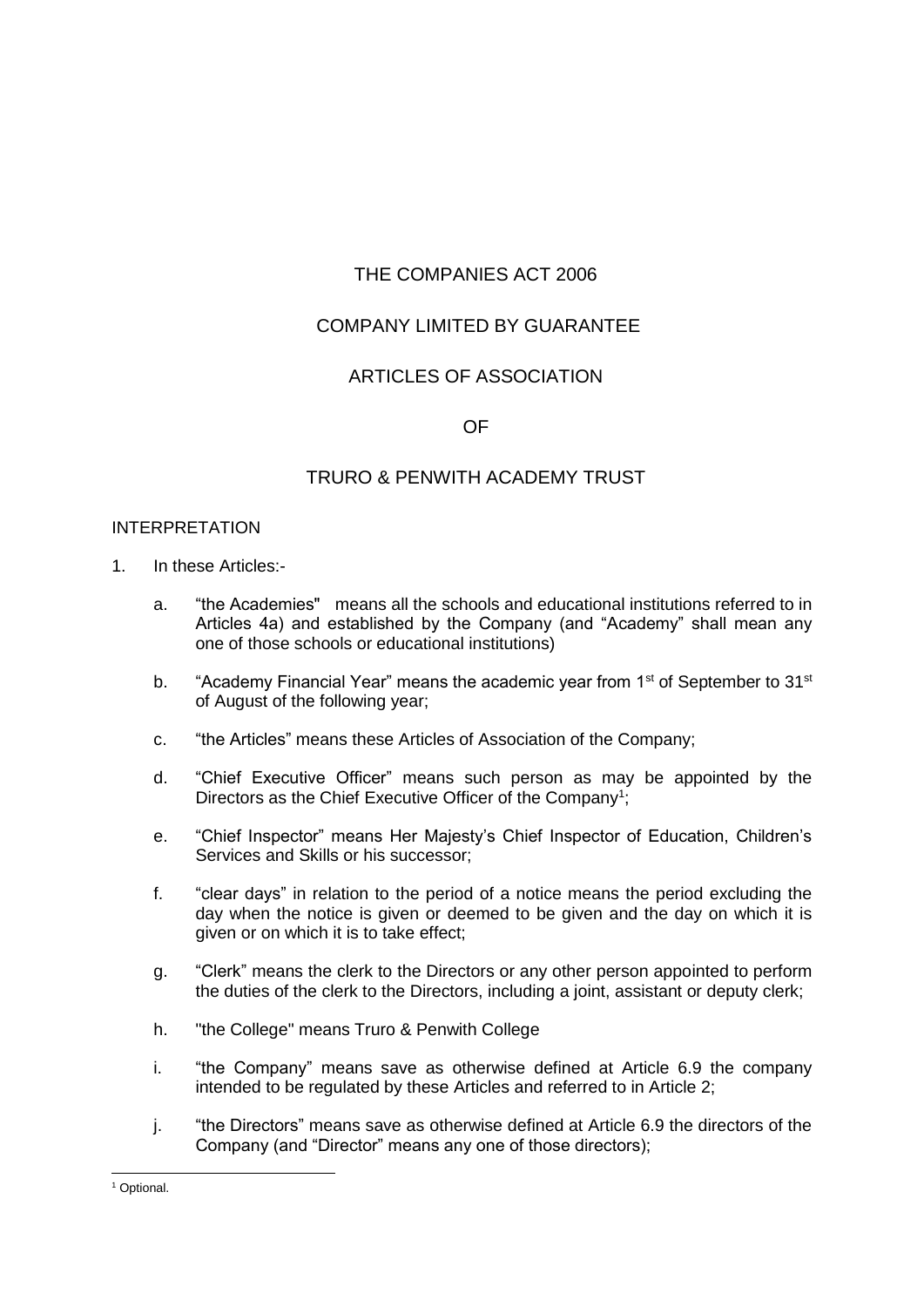- k. "financial expert" means an individual, company or firm who is authorised to give investment advice under the Financial Services and Markets Act 2000;
- l. "the LAs" means all the local authorities covering the areas in which the Academies are situated (and "the LA" shall mean any one of these local authorities);
- m. "Local Authority Associated Persons" means any person associated with any local authority within the meaning given in section 69 of the Local Government and Housing Act 1989;
- n. "Local Governing Bodies" means the committees appointed pursuant to Articles 100-101 and 104 (and "Local Governing Body" means any one of these committees);
- o. "Member" means a member of the Company and someone who as such is bound by the undertaking contained in Article 8;
- p. "the Memorandum" means the Memorandum of Association of the Company;
- q. "Office" means the registered office of the Company;
- r. "Parent Directors" means the Directors appointed pursuant to Articles 53–56 inclusive;
- s. "Principals" means the headteachers of the Academies (and "Principal" means any one of these headteachers);
- t. "Principal Regulator" means the body or person appointed as the Principal Regulator under the Charities Act 2011;
- u. "Relevant Funding Agreements" means the agreement or agreements entered into by the Company and the Secretary of State under section 1 of the Academies Act 2010 for the establishment of each Academy, including any variation or supplemental agreements thereof;
- v. "the seal" means the common seal of the Company if it has one;
- w. "Secretary of State" means the Secretary of State for Education or successor;
- x. "Staff Director" means an employee of the Company who may be appointed as a Director pursuant to Article 50A;
- y. "teacher" means a person employed under a contract of employment or a contract for services or otherwise engaged to provide his services as a teacher at one or more Academies;
- z. "the United Kingdom" means Great Britain and Northern Ireland;
- aa. words importing the masculine gender only shall include the feminine gender. Words importing the singular number shall include the plural number, and vice versa;
- bb. subject as aforesaid, words or expressions contained in these Articles shall, unless the context requires otherwise, bear the same meaning as in the Companies Act 2006, as appropriate;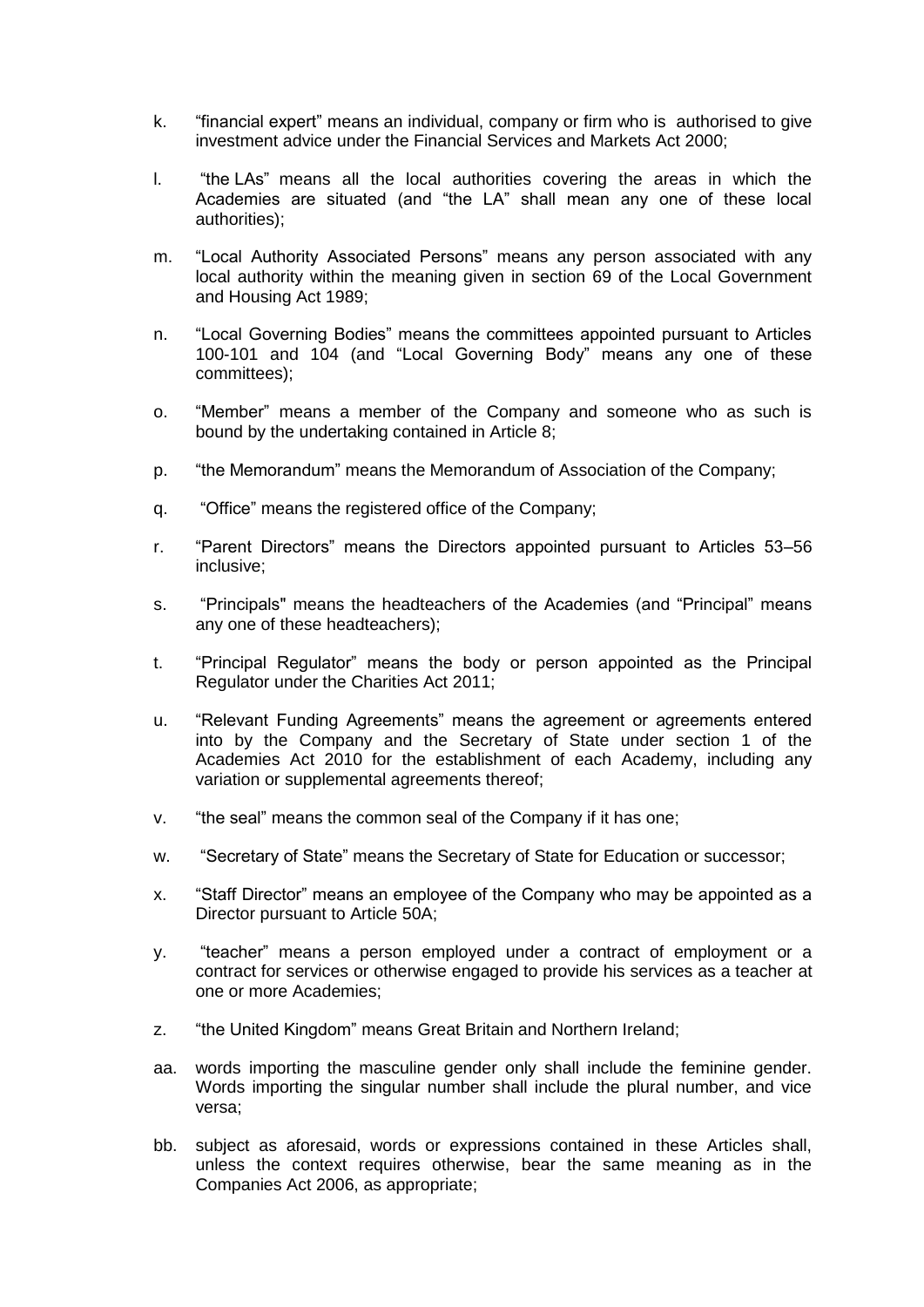- cc. any reference to a statute or statutory provision shall include any statute or statutory provision which replaces or supersedes such statute or statutory provision including any modification or amendment thereto.
- 2. The Company's name is Truro & Penwith Academy Trust (and in this document it is called "**the Company**").
- 3. The Company's registered office is to be situated in England and Wales.

## **OBJECT**

4. The Company's object ("**the Object**") is specifically restricted to the following:

to advance for the public benefit education in the United Kingdom, in particular but without prejudice to the generality of the foregoing by establishing, maintaining, carrying on, managing and developing schools ("**the mainstream Academies**") offering a broad and balanced curriculum or educational institutions which are principally concerned with providing fulltime or part-time education for children of compulsory school age who, by reason of illness, exclusion from school or otherwise, may not for any period receive suitable education unless alternative provision is made for them ("the alternative provision Academies") or 16 to 19 Academies offering a curriculum appropriate to the needs of its students ("the 16 to 19 Academies") or schools specially organised to make special educational provision for pupils with Special Educational Needs ("the Special Academies").

- 5. In furtherance of the Object but not further or otherwise the Company may exercise the following powers:-
	- (a) to draw, make, accept, endorse, discount, execute and issue promissory notes, bills, cheques and other instruments, and to operate bank accounts in the name of the Company;
	- (b) to raise funds and to invite and receive contributions provided that in raising funds the Company shall not undertake any substantial permanent trading activities and shall conform to any relevant statutory regulations;
	- (c) to acquire, alter, improve and (subject to such consents as may be required by law) to charge or otherwise dispose of property;
	- (d) subject to Article 6 below to employ such staff, as are necessary for the proper pursuit of the Object and to make all reasonable and necessary provision for the payments of pensions and superannuation to staff and their dependants;
	- (e) to establish or support, whether financially or otherwise, any charitable trusts, associations or institutions formed for all or any of the Object;
	- (f) to co-operate with other charities, other independent and maintained schools, schools maintained by a local authority, 16-19 Academies, alternative provision Academies, institutions within the further education sector, voluntary bodies and statutory authorities operating in furtherance of the Object and to exchange information and advice with them;
	- (g) to pay out of funds of the Company the costs, charges and expenses of and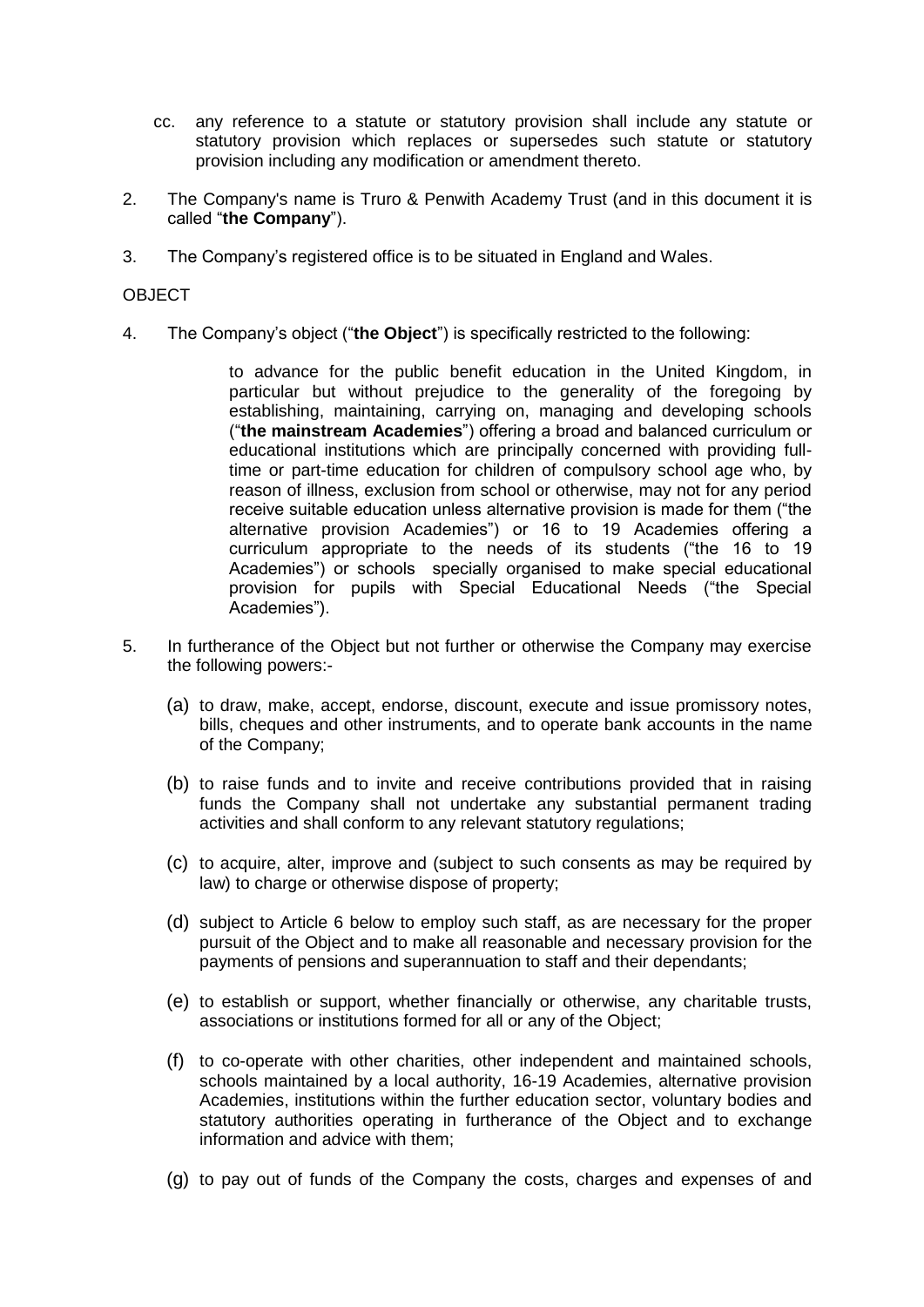incidental to the formation and registration of the Company;

- (h) to establish, maintain, carry on, manage and develop the Academies at locations to be determined by the Directors;
- (i) to offer scholarships, exhibitions, prizes and awards to pupils and students former pupils and former students, and otherwise to encourage and assist pupils and students and former pupils and former students;
- (j) to provide educational facilities and services to students of all ages and the wider community for the public benefit;
- (k) to carry out research into the development and application of new techniques in education and to their approach to curriculum development and delivery and to publish the results of such research, and to develop means of benefiting from application of the experience of industry, commerce, other schools, educational institutions and the voluntary sector to the education of pupils and students in academies;
- (l) subject to such consents as may be required by law and/or by any contract entered into by or on behalf of the Company, to borrow and raise money for the furtherance of the Object in such manner and on such security as the Company may think fit;
- (m) to deposit or invest any funds of the Company not immediately required for the furtherance of its object (but to invest only after obtaining such advice from a financial expert as the Directors consider necessary and having regard to the suitability of investments and the need for diversification);
- (n) to delegate the management of investments to a financial expert, but only on terms that:
	- (i) the investment policy is set down in writing for the financial expert by the Directors;
	- (ii) every transaction is reported promptly to the Directors;
	- (iii) the performance of the investments is reviewed regularly with the Directors;
	- (iv) the Directors are entitled to cancel the delegation arrangement at any time;
	- (v) the investment policy and the delegation arrangement are reviewed at least once a year;
	- (vi) all payments due to the financial expert are on a scale or at a level which is agreed in advance and are notified promptly to the Directors on receipt; and
	- (vii) the financial expert must not do anything outside the powers of the Directors;
- (o) to arrange for investments or other property of the Company to be held in the name of a nominee company acting under the control of the Directors or of a financial expert acting under their instructions, and to pay any reasonable fee required;
- (p) to provide indemnity insurance to Directors in accordance with, and subject to the conditions of section 232 to 235 of the Companies Act 2006, section 189 of the Charities Act 2011 or any other provision of law applicable to charitable companies and any such indemnity is limited accordingly;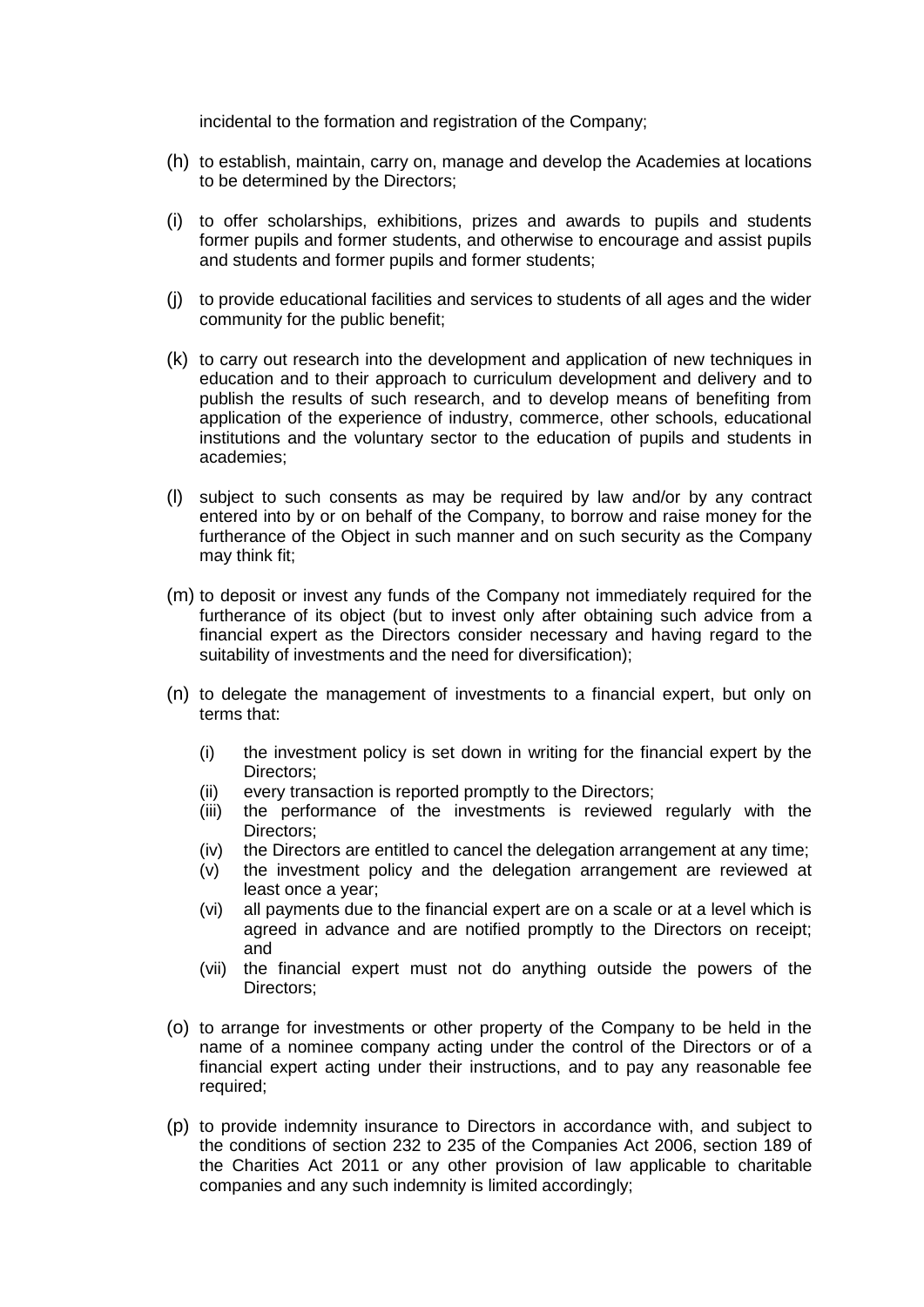- (q) not used;
- (r) to establish subsidiary companies to carry on any trade or business for the purpose of raising funds for the Company;
- (s) to do all such other lawful things as are necessary for or are incidental to or conducive to the achievement of the Objects.
- 6.1 The income and property of the Company shall be applied solely towards the promotion of the Object.
- 6.2 None of the income or property of the Company may be paid or transferred directly or indirectly by way of dividend bonus or otherwise by way of profit to any member of the Company. Nonetheless a member of the Company who is not also a Director may:
	- a) benefit as a beneficiary of the Company;
	- b) be paid reasonable and proper remuneration for any goods or services supplied to the Company;
	- c) be paid rent for premises let by the member of the Company if the amount of the rent and other terms of the letting are reasonable and proper; and
	- d) be paid interest on money lent to the Company at a reasonable and proper rate, such rate not to exceed 2 per cent per annum below the base lending rate of a UK clearing bank selected by the Directors, or 0.5%, whichever is the higher.
- 6.3 A Director may benefit from any indemnity insurance purchased at the Company's expense to cover the liability of the Directors which by virtue of any rule of law would otherwise attach to them in respect of any negligence, default or breach of trust or breach of duty of which they may be guilty in relation to the Company: Provided that any such insurance shall not extend to: (i) any claim arising from any act or omission which Directors knew to be a breach of trust or breach of duty or which was committed by the Directors in reckless disregard to whether it was a breach of trust or breach of duty or not; and (ii) the costs of any unsuccessful defence to a criminal prosecution brought against the Directors in their capacity as directors of the Company. Further, this Article does not authorise a Director to benefit from any indemnity insurance that would be rendered void by any provision of the Companies Act 2006, the Charities Act 2011 or any other provision of law.
- 6.4 A company, which has shares listed on a recognised stock exchange and of which any one Director holds no more than 1% of the issued capital of that company, may receive fees, remuneration or other benefit in money or money's worth from the Company.
- 6.5 A Director may at the discretion of the Directors be reimbursed from the property of the Company for reasonable expenses properly incurred by him or her when acting on behalf of the Company, but excluding expenses in connection with foreign travel.
- 6.6 No Director may:
	- (a) buy any goods or services from the Company;
	- (b) sell goods, services, or any interest in land to the Company;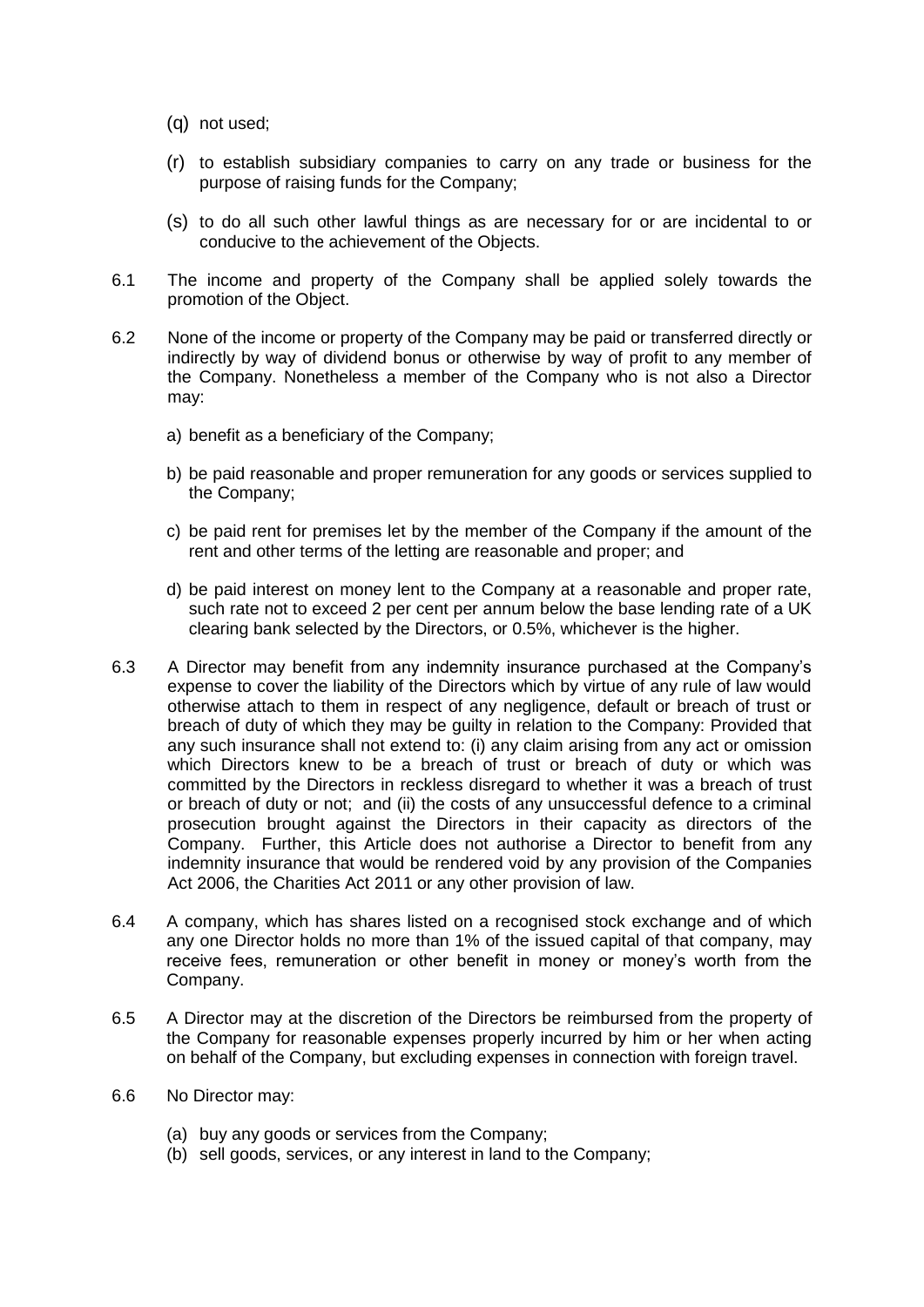(c) be employed by, or receive any remuneration from the Company (other than the Chief Executive Officer whose employment and/or remuneration is subject to the procedure and conditions in Article 6.8);

(d) receive any other financial benefit from the Company; unless:

- (i) the payment is permitted by Article 6.7 and the Directors follow the procedure and observe the conditions set out in Article 6.8; or
- (ii) the Directors obtain the prior written approval of the Charity Commission and fully comply with any procedures it prescribes.
- 6.7 Subject to Article 6.8, a Director may:
	- a) receive a benefit from the Company in the capacity of a beneficiary of the Company.
	- b) be employed by the Company or enter into a contract for the supply of goods or services to the Company, other than for acting as a Director.
	- c) receive interest on money lent to the Company at a reasonable and proper rate not exceeding 2% per annum below the base rate of a clearing bank to be selected by the Directors, or 0.5%, whichever is the higher.
	- d) receive rent for premises let by the Director to the Company if the amount of the rent and the other terms of the lease are reasonable and proper.
- 6.8 The Company and its Directors may only rely upon the authority provided by Article 6.7 if each of the following conditions is satisfied:
	- (a) the remuneration or other sums paid to the Director do not exceed an amount that is reasonable in all the circumstances.
	- (b) the Director is absent from the part of any meeting at which there is discussion of:
		- i) his or her employment, remuneration, or any matter concerning the contract, payment or benefit; or
		- ii) his or her performance in the employment, or his or her performance of the contract; or
		- iii) any proposal to enter into any other contract or arrangement with him or her or to confer any benefit upon him or her that would be permitted under Article 6.7; or
		- (iv) any other matter relating to a payment or the conferring of any benefit permitted by Article 6.7.
	- (c) the Director does not vote on any such matter and is not to be counted when calculating whether a quorum of Directors is present at the meeting.
	- (d) save in relation to employing or contracting with the Chief Executive Officer the other Directors are satisfied that it is in the interests of the Company to employ or to contract with that Director rather than with someone who is not a Director. In reaching that decision the Directors must balance the advantage of employing a Director against the disadvantages of doing so (especially the loss of the Director's services as a result of dealing with the Director's conflict of interest).
	- (e) the reason for their decision is recorded by the Directors in the minute book.
	- (f) a majority of the Directors then in office have received no such payments or benefit.
- 6.8A The provision in Article 6.6 (c) that no Director may be employed by or receive any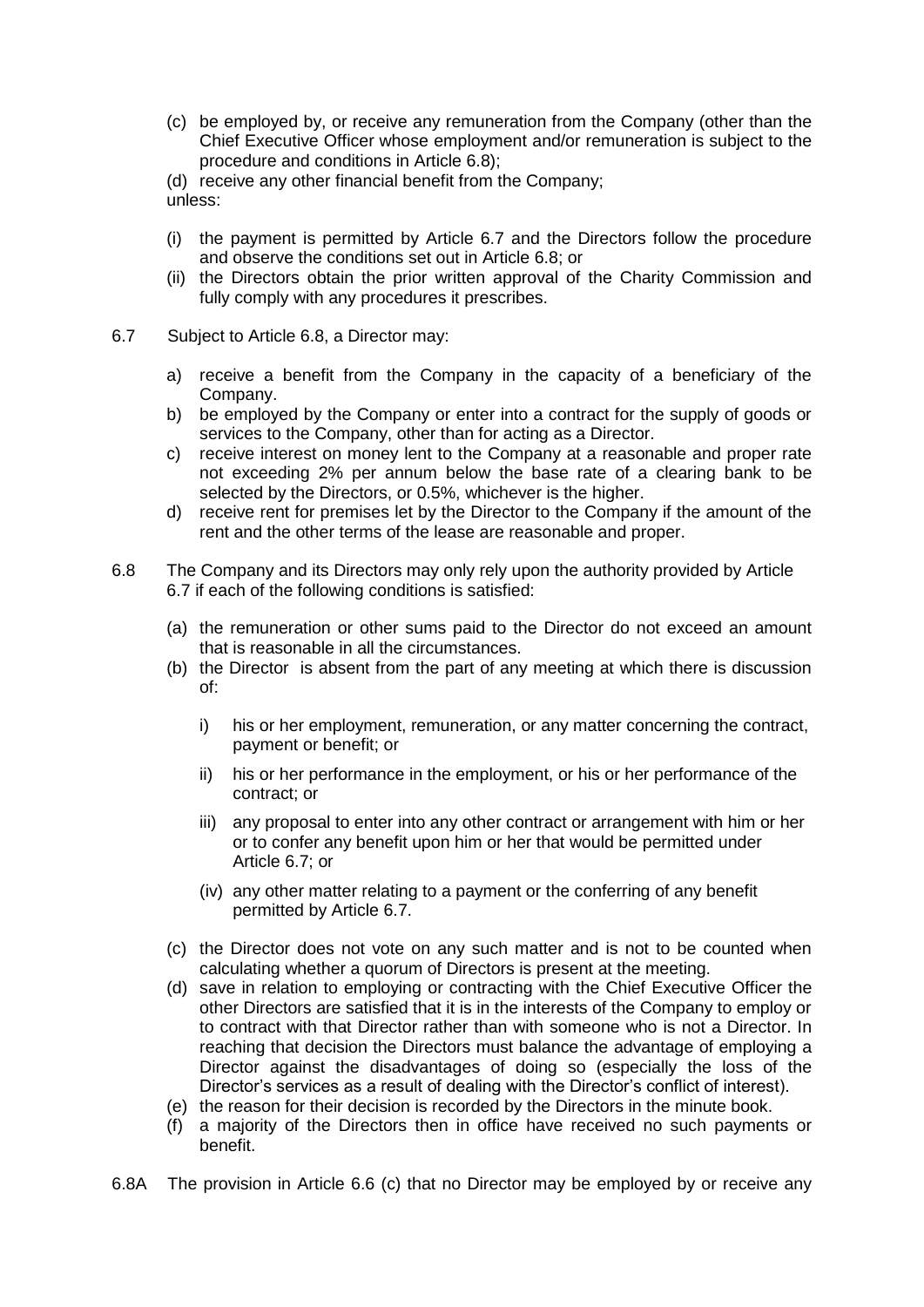remuneration from the Company (other than a Staff Director and the Chief Executive Officer) does not apply to an employee of the Company who is subsequently elected or appointed as a Director save that this Article shall only allow such a Director to receive remuneration or benefit from the Company in his capacity as an employee of the Company and provided that the procedure as set out in Articles 6.8(b)(i), (ii) and 6.8 (c) is followed.

- 6.9 In Articles 6.2-6.9:
	- (a) "company" shall include any company in which the Company:
		- holds more than 50% of the shares; or
		- controls more than 50% of the voting rights attached to the shares; or
		- has the right to appoint one or more Directors to the Board of the Company.
	- (b) "Director" shall include any child, stepchild, parent, grandchild, grandparent, brother, sister or spouse of the Director or any person living with the Director as his or her partner.
	- (c) the employment or remuneration of a Director includes the engagement or remuneration of any firm or company in which the Director is:
		- (i) a partner;
		- (ii) an employee;
		- (iii) a consultant;
		- (iv) a director;
		- (v) a member; or
		- (vi) a shareholder, unless the shares of the company are listed on a recognised stock exchange and the Director holds less than 1% of the issued capital.
- 7. The liability of the members of the Company is limited.
- 8. Every member of the Company undertakes to contribute such amount as may be required (not exceeding £10) to the Company's assets if it should be wound up while he or she is a member or within one year after he or she ceases to be a member, for payment of the Company's debts and liabilities before he or she ceases to be a member, and of the costs, charges and expenses of winding up, and for the adjustment of the rights of the contributories among themselves.
- 9. If the Company is wound up or dissolved and after all its debts and liabilities (including any under section 2 of the Academies Act 2010) have been satisfied there remains any property it shall not be paid to or distributed among the members of the Company, but shall be given or transferred to some other charity or charities having objects similar to the Object which prohibits the distribution of its or their income and property to an extent at least as great as is imposed on the Company by Article 6 above, chosen by the members of the Company at or before the time of dissolution and if that cannot be done then to some other charitable object.
- 10. Not used.
- 11. No alteration or addition shall be made to or in the provisions of the Articles which would have the effect (a) that the Company would cease to be a company to which section 60 of the Companies Act 2006 applies; or (b) that the Company would cease to be a charity.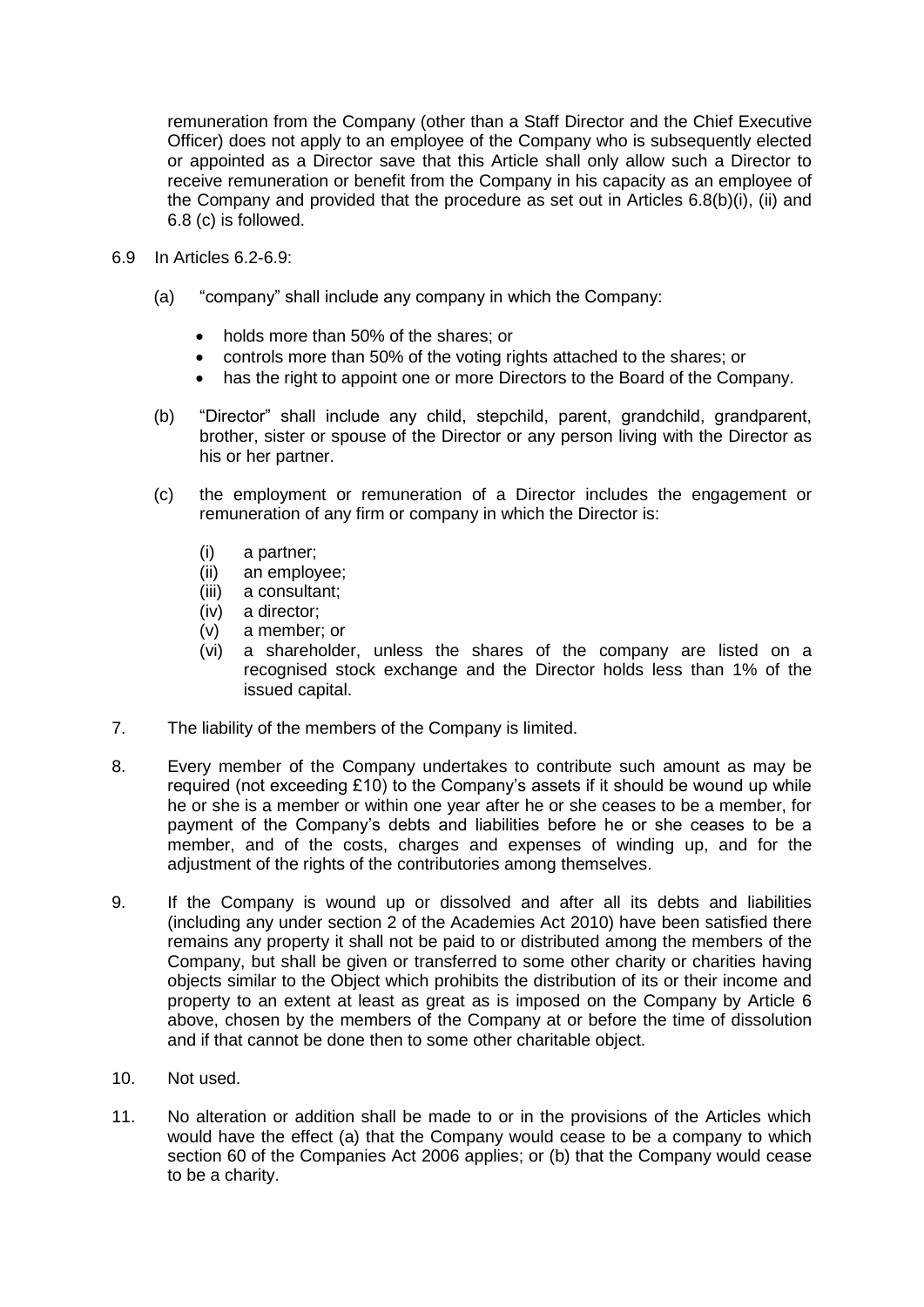## MEMBERS<sup>2</sup>

- 12. The Members of the Company shall comprise
	- a. the signatories to the Memorandum<sup>3</sup>;
	- b. three Members appointed by the College;
	- c. the College;
	- d. the chairman of the Directors; and
	- e. any person appointed under Article 16.
- 13. Each of the persons entitled to appoint Members in Article 12 shall have the right from time to time by written notice delivered to the Office to remove any Member appointed by them and to appoint a replacement Member to fill a vacancy whether resulting from such removal or otherwise.
- 14. If any of the persons entitled to appoint Members in Article 12:
	- a) in the case of an individual, die or become legally incapacitated;
	- b) in the case of a corporate entity, cease to exist and are not replaced by a successor institution; or
	- c) becomes insolvent or makes any arrangement or composition with their creditors generally;

their right to appoint Members under these Articles shall vest in the remaining Members.

- 15. Membership will terminate automatically if:
	- a) a Member (which is a corporate entity) ceases to exist and is not replaced by a successor institution;
	- b) a Member (which is an individual) dies or becomes incapable by reason of illness or injury of managing and administering his or her own affairs; or
	- c) a Member becomes insolvent or makes any arrangement or composition with that Member's creditors generally.
- 15A. The Members may agree unanimously in writing to remove any Member(s) who is a signatory to the Memorandum (save that the agreement of a signatory to the Memorandum who is to be removed shall not be required), provided that it is in the interests of the Company to remove such a Member(s).
- 16. The Members may agree by passing a special resolution in writing to appoint such additional Members as they think fit and may agree by passing a special resolution in writing to remove any such additional Members provided that such appointment or removal is in the interests of the Company.
- 17. Every person nominated to be a Member of the Company shall either sign a written consent to become a Member or sign the register of Members on becoming a Member.
- 18. Any Member may resign provided that after such resignation the number of Members is not less than three. A Member shall cease to be one immediately on the receipt by

-

 $2$  The Department's preference is for employees of the Company not to be members

<sup>3</sup> There must be no less than 3 signatories to the Memorandum of Association. If members are to be appointed by a body or entity under (b) then that body or entity should be a signatory Member.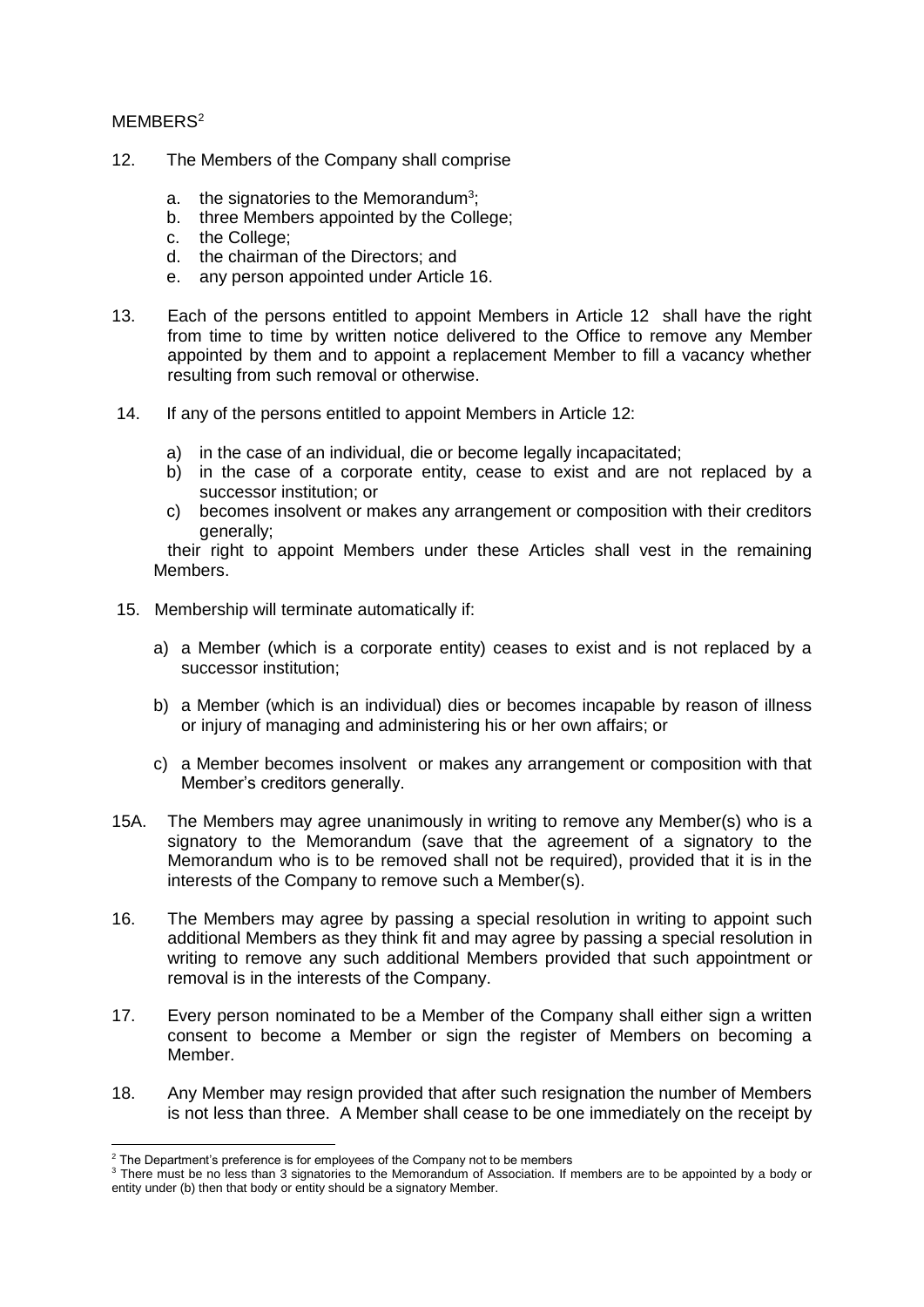the Company of a notice in writing signed by the person or persons entitled to remove him under Articles 13 or 16 provided that no such notice shall take effect when the number of Members is less than three unless it contains or is accompanied by the appointment of a replacement Member.

#### GENERAL MEETINGS

- 19. Not used.
- 20. The Directors may call general meetings and, on the requisition of Members pursuant to the provisions of the Companies Act 2006, shall forthwith proceed to convene a general meeting in accordance with that Act. If there are not within the United Kingdom sufficient Directors to call a general meeting, any Director or any Member of the Company may call a general meeting.

#### NOTICE OF GENERAL MEETINGS

21. General meetings shall be called by at least fourteen clear days' notice but a general meeting may be called by shorter notice if it is so agreed by a majority in number of Members having a right to attend and vote and together representing not less than 90% of the total voting rights at that meeting.

The notice shall specify the time and place of the meeting and the general nature of the business to be transacted and, in the case of an Annual General Meeting, shall specify the meeting as such. The notice shall also state that the Member is entitled to appoint a proxy.

The notice shall be given to all the Members, to the Directors and auditors.

22. The accidental omission to give notice of a meeting to, or the non-receipt of notice of a meeting by, any person entitled to receive notice shall not invalidate the proceedings at that meeting.

## PROCEEDINGS AT GENERAL MEETINGS

- 23. No business shall be transacted at any meeting unless a quorum is present. A Member counts towards the quorum by being present either in person or by proxy. Two persons entitled to vote upon the business to be transacted, each being a Member or a proxy of a Member or a duly authorised representative of a Member organisation shall constitute a quorum.
- 24. If a quorum is not present within half an hour from the time appointed for the meeting, or if during a meeting a quorum ceases to be present, the meeting shall stand adjourned to the same day in the next week at the same time and place or to such time and place as the Directors may determine.
- 25. The chairman, if any, of the Directors or in his absence some other Director nominated by the Directors shall preside as chairman of the meeting, but if neither the chairman nor such other Director (if any) be present within fifteen minutes after the time appointed for holding the meeting and willing to act, the Directors present shall elect one of their number to be chairman and, if there is only one Director present and willing to act, he shall be the chairman.
- 26. If no Director is willing to act as chairman, or if no Director is present within fifteen minutes after the time appointed for holding the meeting, the Members present and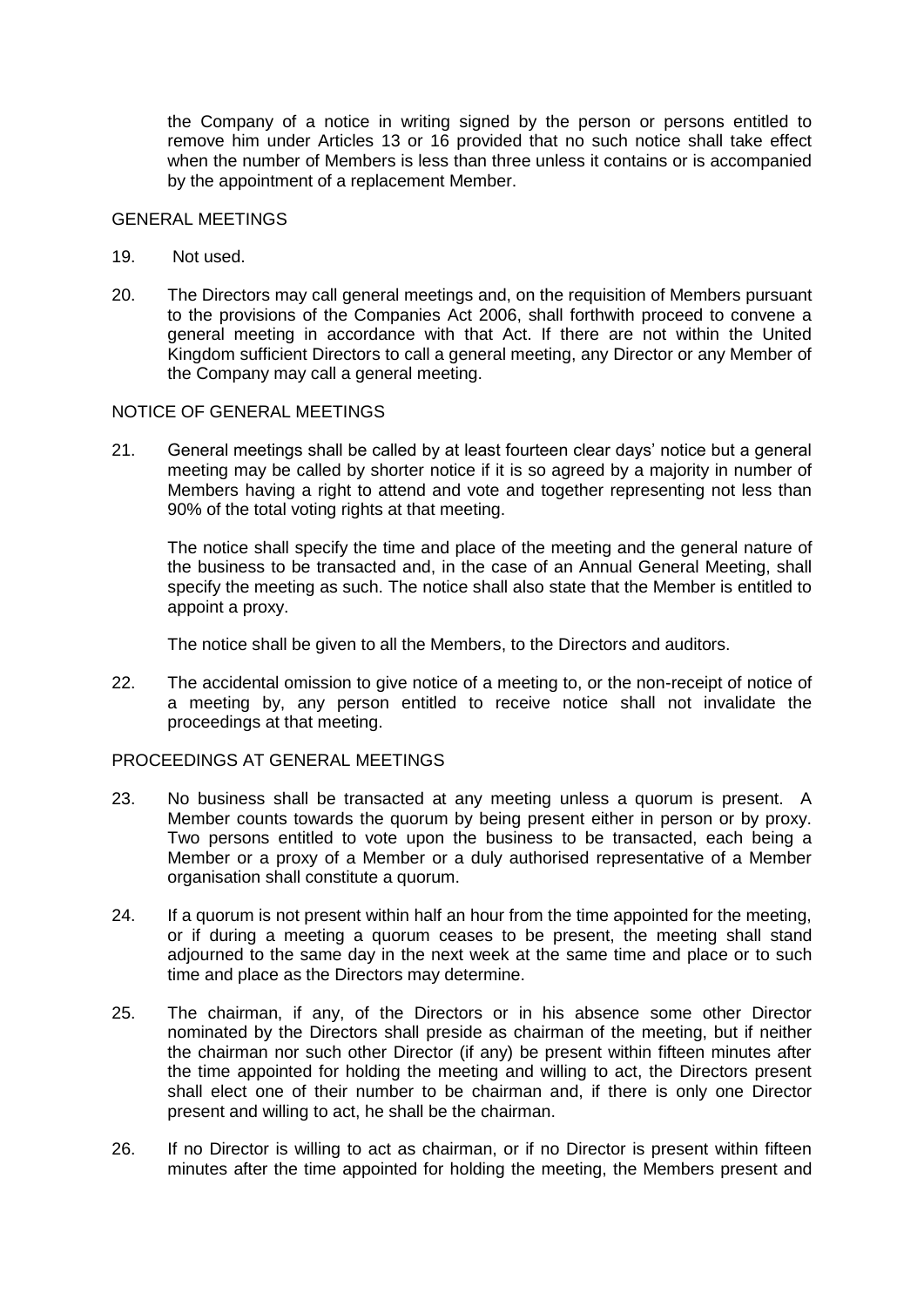entitled to vote shall choose one of their number to be chairman.

- 27. A Director shall, notwithstanding that he is not a Member, be entitled to attend and speak at any general meeting.
- 28. The chairman may, with the consent of a majority of the Members at a meeting at which a quorum is present (and shall if so directed by the meeting), adjourn the meeting from time to time and from place to place, but no business shall be transacted at any adjourned meeting other than the business which might properly have been transacted at the meeting had the adjournment not taken place. When a meeting is adjourned for fourteen days or more, at least seven clear days' notice shall be given specifying the time and place of the adjourned meeting and the general nature of the business to be transacted. Otherwise it shall not be necessary to give any such notice.
- 29. A resolution put to the vote of the meeting shall be decided on a show of hands unless before, or on the declaration of the result of the show of hands, a poll is duly demanded. Subject to the provisions of the Companies Act 2006, a poll may be demanded:-
	- (a) by the chairman; or
	- (b) by at least two Members having the right to vote at the meeting; or,
	- (c) by a Member or Members representing not less than one-tenth of the total voting rights of all the Members having the right to vote at the meeting.
- 30. Unless a poll is duly demanded a declaration by the chairman that a resolution has been carried or carried unanimously, or by a particular majority, or lost, or not carried by a particular majority and an entry to that effect in the minutes of the meeting shall be conclusive evidence of the fact without proof of the number or proportion of the votes recorded in favour of or against such resolution.
- 31. The demand for a poll may be withdrawn, before the poll is taken, but only with the consent of the chairman. The withdrawal of a demand for a poll shall not invalidate the result of a show of hands declared before the demand for the poll was made.
- 32. A poll shall be taken as the chairman directs and he may appoint scrutineers (who need not be Members) and fix a time, date and place for declaring the results. The result of the poll shall be deemed to be the resolution of the meeting at which the poll was demanded.
- 33. A poll demanded on the election of the chairman or on a question of adjournment shall be taken immediately. A poll demanded on any other question shall be taken either immediately or at such time, date and place as the chairman directs not being more than thirty days after the poll is demanded. The demand for a poll shall not prevent continuance of a meeting for the transaction of any business other than the question on which the poll is demanded. If a poll is demanded before the declaration of the result of a show of hands and the demand is duly withdrawn, the meeting shall continue as if the demand had not been made.
- 34. No notice need be given of a poll not taken immediately if the time and place at which it is to be taken are announced at the meeting at which it is demanded. In other cases at least seven clear days' notice shall be given specifying the time and place at which the poll is to be taken.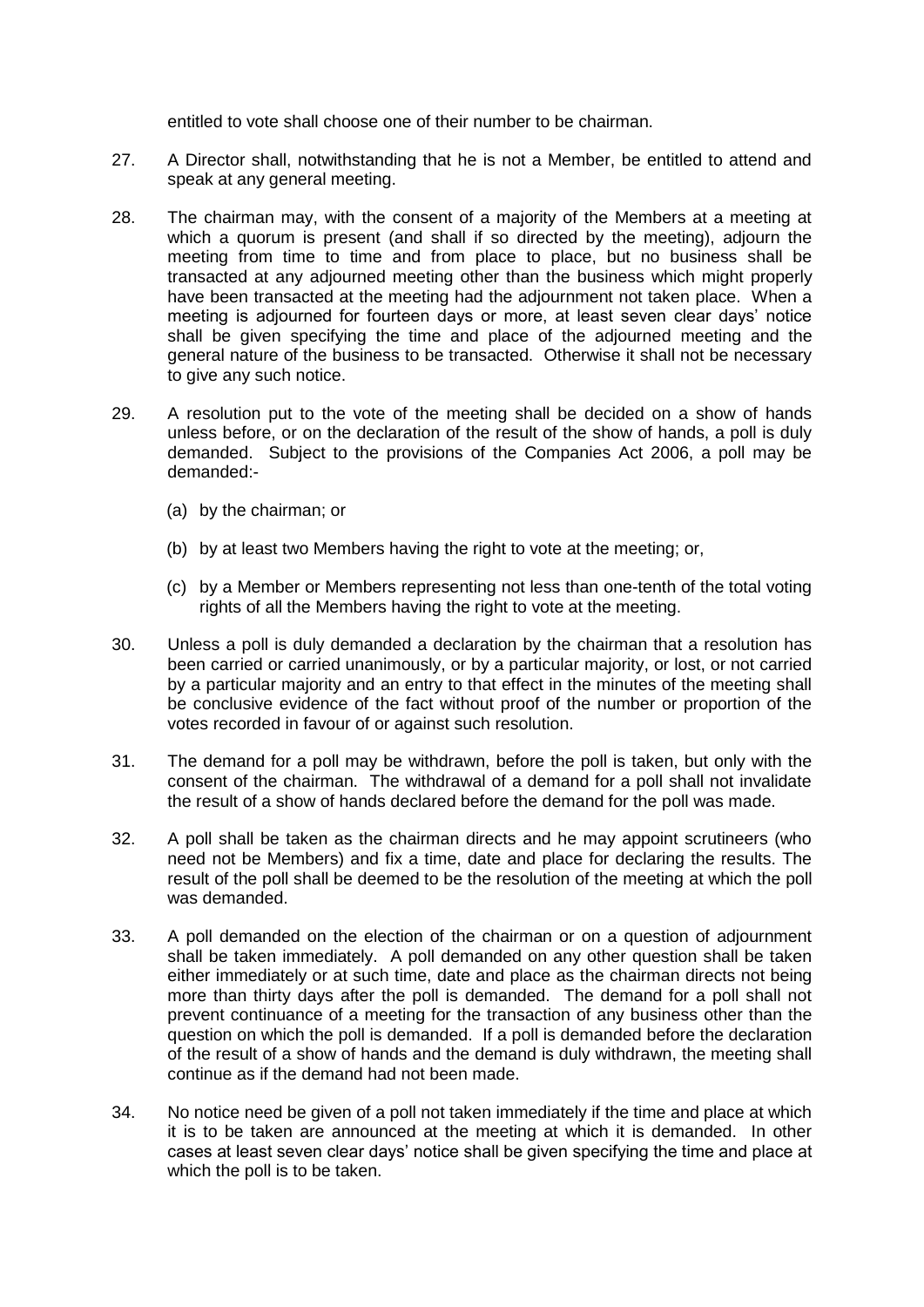35. A resolution in writing agreed by such number of members as required if it had been proposed at a general meeting shall be as effectual as if it had been passed at a general meeting duly convened and held provided that a copy of the proposed resolution has been sent to every Member. The resolution may consist of several instruments in the like form each agreed by one or more Members.

## VOTES OF MEMBERS

- 36. On the show of hands every Member present in person shall have one vote. On a poll every Member present in person or by proxy shall have one vote.
- 37. Not used.
- 38. No Member shall be entitled to vote at any general meeting unless all moneys then payable by him to the Company have been paid.
- 39. No objections shall be raised to the qualification of any person to vote at any general meeting except at the meeting or adjourned meeting at which the vote objected to is tendered, and every vote not disallowed at the meeting shall be valid. Any objection made in due time shall be referred to the chairman whose decision shall be final and conclusive.
- 40. An instrument appointing a proxy shall be in writing, signed by or on behalf of the appointer and shall be in the following form (or in a form as near thereto as circumstances allow or in any other form which is usual or which the Directors may approve) -

"I/We, …….., of ………, being a Member/Members of the above named Company, hereby appoint …… of ……, or in his absence, …….. of ……. as my/our proxy to attend, speak and vote in my/our name[s] and on my/our behalf at the annual general meeting/ general meeting of the Company to be held on …..20[ ], and at any adjournment thereof.

Signed on ….. 20[ ]"

41. Where it is desired to afford Members an opportunity of instructing the proxy how he shall act the instrument appointing a proxy shall be in the following form (or in a form as near thereto as circumstances allow or in any other form which is usual or which the Directors may approve) -

> "I/We, ……., of ……., being a Member/Members of the above named Company, hereby appoint .... of ......., or in his absence, ..... of ......, as my/our proxy to attend, speak and vote in my/our name[s] and on my/our behalf at the annual general meeting/ general meeting of the Company, to be held on …. 20[ ], and at any adjournment thereof.

This form is to be used in respect of the resolutions mentioned below as follows:

Resolution No. 1 \*for \* against

Resolution No. 2 \*for \* against.

Strike out whichever is not desired.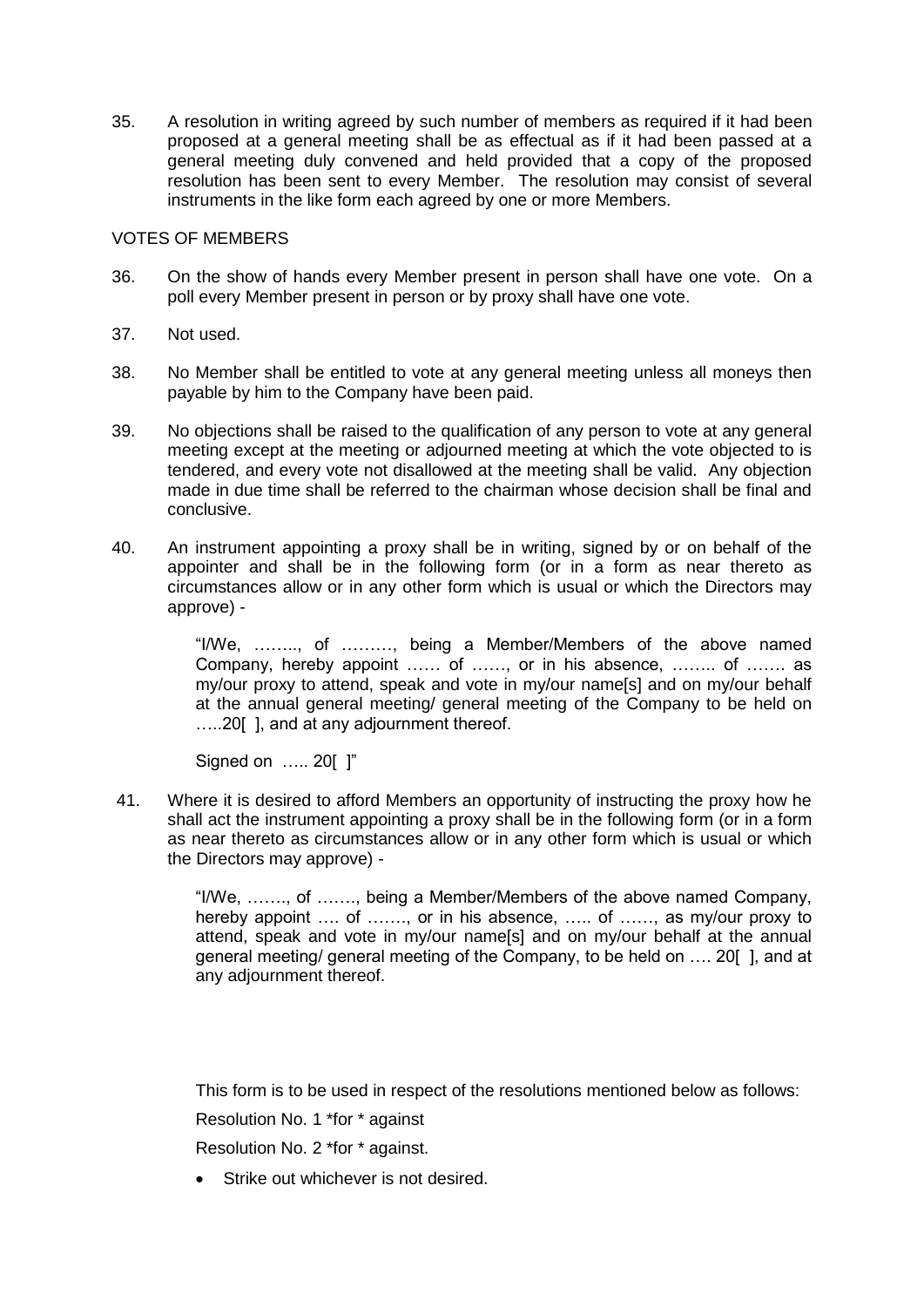Unless otherwise instructed, the proxy may vote as he thinks fit or abstain from voting.

Signed on ..., 20[ 1"

- 42. The instrument appointing a proxy and any authority under which it is signed or a copy of such authority certified by a notary or in some other way approved by the Directors may -
	- (a) be deposited at the office or at such other place within the United Kingdom as is specified in the notice convening the meeting or in any instrument of proxy sent out by the Company in relation to the meeting not less than 48 hours before the time for holding the meeting or adjourned meeting at which the person named in the instrument proposes to vote, or
	- (b) in the case of a poll taken more than 48 hours after it is demanded, be deposited as aforesaid after the poll has been demanded and not less than 24 hours before the time appointed for the taking of the poll;
	- (c) where the poll is not taken forthwith but is taken not more than 48 hours after it was demanded, be delivered at the meeting at which the poll was demanded to the chairman or to the Clerk or to any Director;

and an instrument of proxy which is not deposited or delivered in a manner so permitted shall be invalid.

- 43. A vote given or poll demanded by proxy or by the duly authorised representative of a corporation shall be valid notwithstanding the previous determination of the authority of the person voting or demanding a poll unless notice of the determination was received by the Company at the office or at such other place at which the instrument of proxy was duly deposited before the commencement of the meeting or adjourned meeting at which the vote given or the poll demanded or (or in the case of a poll taken otherwise than on the same day as the meeting or adjourned meeting) the time appointed for taking the poll.
- 44. Any organisation which is a Member of the Company may by resolution of its board of directors or other governing body authorise such person as it thinks fit to act as its representative at any meeting of the Company, and the person so authorised shall be entitled to exercise the same powers on behalf of the organisation which he represents as that organisation could exercise if it were an individual Member of the Company.

### DIRECTORS

- 45. The number of Directors shall be not less than three but (unless otherwise determined by ordinary resolution) shall not be subject to any maximum.
- 46. Subject to Articles 48-49, the Company shall have the following Directors:
	- a. at least 7 Directors appointed by the College under Article 50;
	- b. Up to two Local Governing Body Directors appointed in accordance with Article 52A; and
	- c. the Chief Executive Officer;
	- d. a minimum of 2 Parent Directors appointed under Articles 53-56D.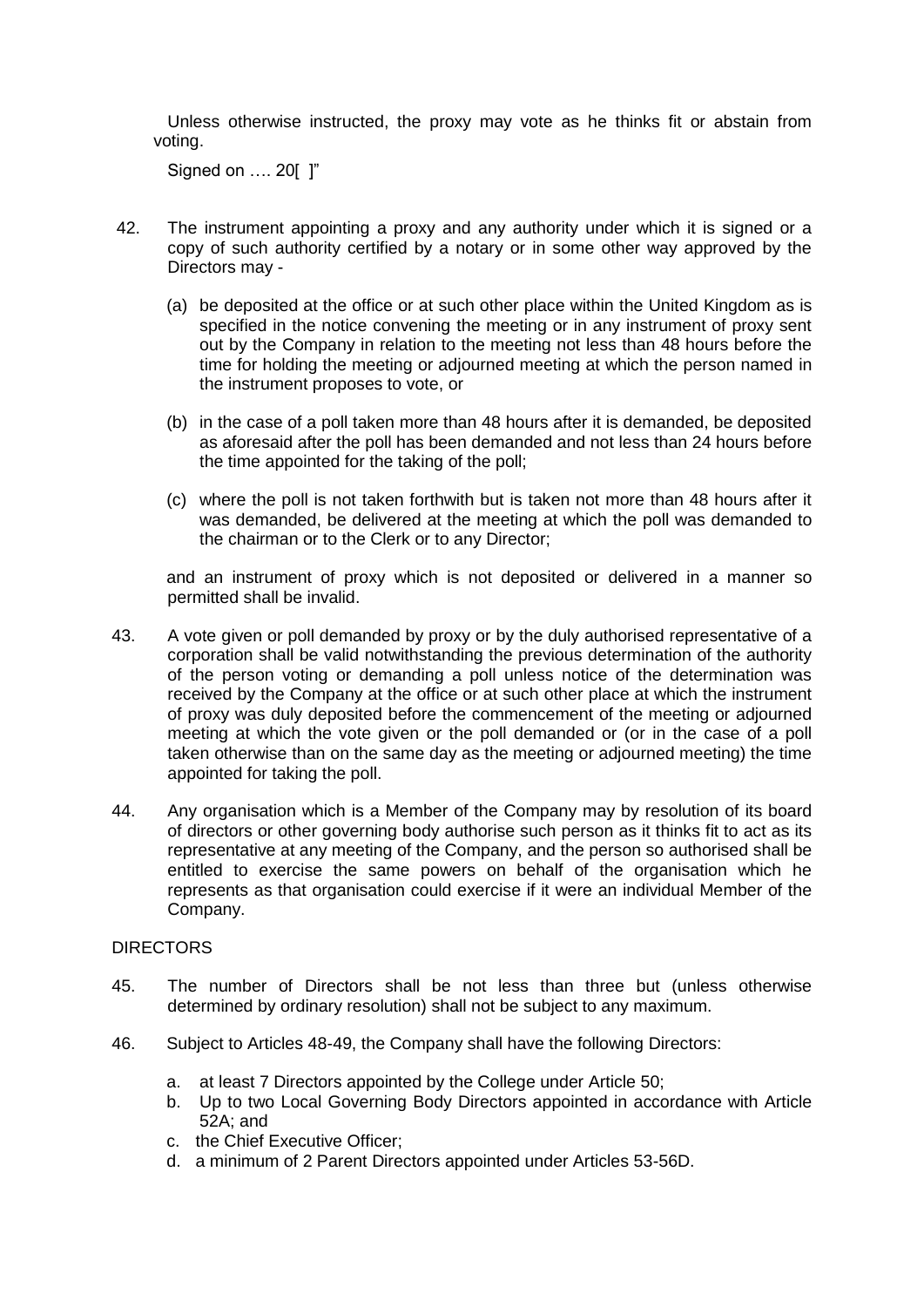- 47. The Company may also have any Co-opted Director appointed under Article 58.
- 48. The first Directors shall be those persons named in the statement delivered pursuant to sections 9 and 12 of the Companies Act 2006.
- 49. Future Directors shall be appointed or elected, as the case may be, under these Articles. Where it is not possible for such a Director to be appointed or elected due to the fact that an Academy has not yet been established, then the relevant Article or part thereof shall not apply.

#### APPOINTMENT OF DIRECTORS

- 50. The College will appoint at least 7 Directors.
- 50A. The College may appoint Directors through such process as they may determine.
- 50B. The total number of Directors including the Chief Executive Officer who are employees of the Company shall not exceed one third of the total number of Directors.
- 51. Not used.
- 52. Not used.

## LOCAL GOVERNING BODY DIRECTORS

52A. There shall be no more than two Local Governing Body Directors who shall be appointed through such process as the Directors may determine.

#### PARENT DIRECTORS

- 53. There shall be a minimum of two Parent Directors unless there are Local Governing Bodies which include at least two Parent members.
- 54. Except for 16–19 Academies, Parent Directors and Parent members of the Local Governing Bodies or Advisory Bodies shall be elected or appointed (in accordance with the terms of reference determined by the Directors from time to time). The elected or appointed Parent Directors or Parent members of the Local Governing Bodies or Advisory Bodies must be a parent of a registered pupil at one or more of the Academies (but not one of the 16 – 19 Academies) at the time when he is elected or appointed.
- 54A. The number of Parent Directors and Parent members of the Local Governing Bodies or Advisory Bodies required shall be made up by Parent Directors and Parent members appointed by the Directors if the number of parents standing for election is less than the number of vacancies.
- 55. The Directors shall make all necessary arrangements for, and determine all other matters relating to, an election of the Parent Directors or Parent members of Local Governing Bodies or Advisory Bodies, including any question of whether a person is a parent of a registered pupil at one of the Academies (but not one of the 16 – 19 Academies). Any election of the Parent Directors or Parent members of Local Governing Bodies or Advisory Bodies which is contested shall be held by secret ballot.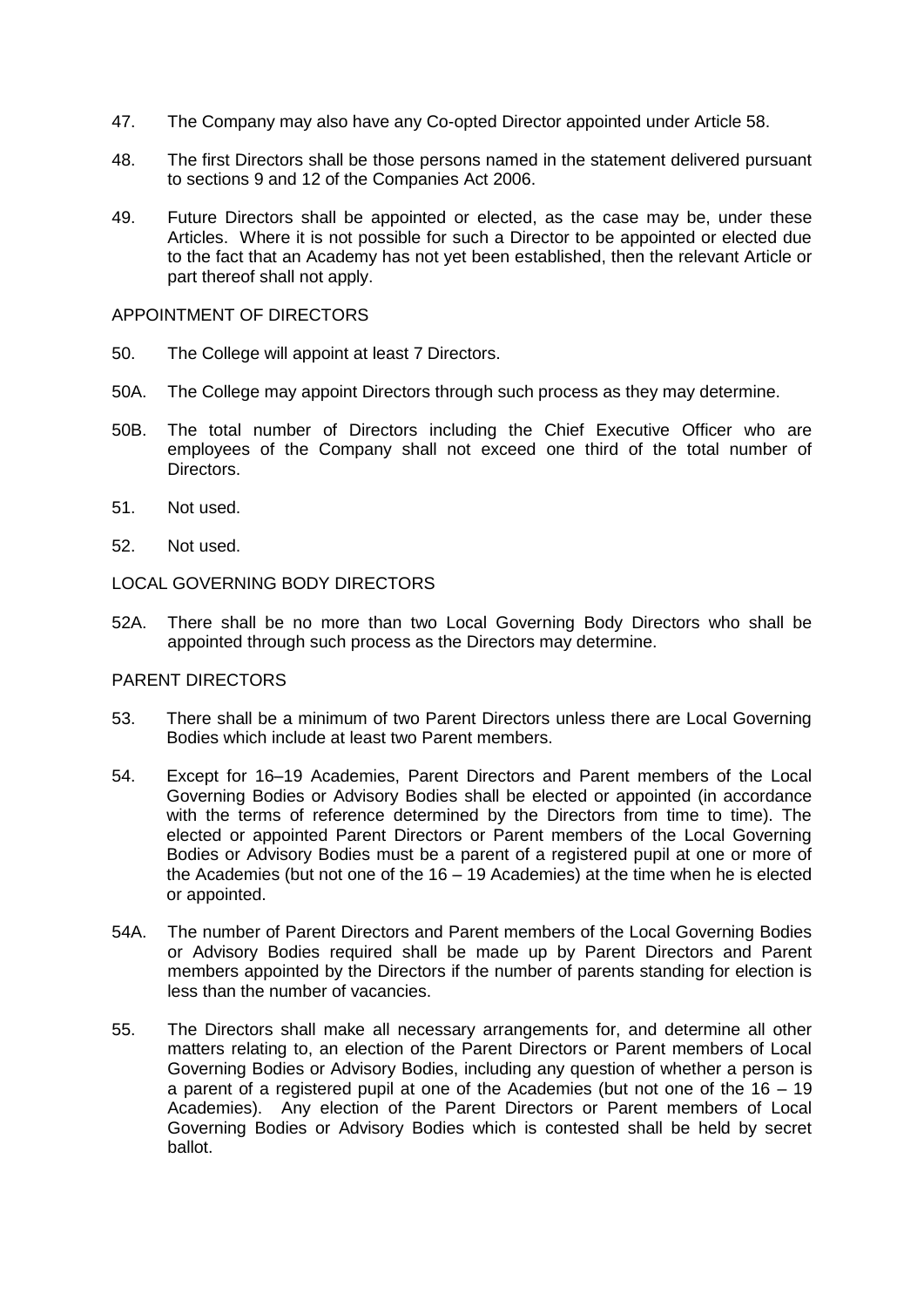- 56. In appointing a Parent Director or Parent member of a Local Governing Body or Advisory Body the Directors shall appoint a person who is the parent of a registered pupil at an Academy (but not one of the 16-19 Academies); or where it is not reasonably practical to do so, a person who is the parent of a child of compulsory school age.
- 56A. In the case of 16-19 Academies, Parent Directors and Parent members of the Local Governing Bodies or Advisory Bodies shall either be elected by parents of registered students at the 16 to 19 Academies, pursuant to Articles 56B to 56C, or be appointed by the Directors/Advisory Bodies/Local Governing Bodies, pursuant to Article 56D. The elected or appointed Parent Directors or Parent members of the Local Governing Bodies or Advisory Bodies must be a parent of a student at one of the 16 to 19 Academies at the time when he is either elected or appointed.
- 56B. The number of Parent Directors and Parent members of the Local Governing Bodies or Advisory Bodies required shall be made up by Parent Directors and Parent members appointed by the Directors/Advisory Bodies/Local Governing Bodies if the number of parents standing for election is less than the number of vacancies.
- 56C. The Directors shall make all necessary arrangements for, and determine all other matters relating to, an election of the Parent Directors or Parent members of Local Governing Bodies or Advisory Bodies, including any question of whether a person is a parent of a registered student at one of the 16-19 Academies. Any election of the Parent Directors or Parent members of Local Governing Bodies or Advisory Bodies which is contested shall be held by secret ballot.
- 56D. In appointing a Parent Director or Parent member of a Local Governing Body or Advisory Body, the Directors/Advisory Bodies/Local Governing Bodies shall appoint a person who is the parent of a registered student at one of the 16 to 19 Academies; or where it is not reasonably practical to do so, a person who is the parent of a child above compulsory school age but not above the age of 19.

## CHIEF EXECUTIVE OFFICER

57. The Chief Executive Officer shall be a Director for as long as he remains in office as such.

## CO-OPTED DIRECTORS

58. The Directors may appoint Co-opted Directors. A 'Co-opted Director' means a person who is appointed to be a Director by being Co-opted by Directors who have not themselves been so appointed. The Directors may not co-opt an employee of the Company as a Co-opted Director if thereby the number of Directors who are employees of the Company would exceed one third of the total number of Directors including the Chief Executive Officer.

59–63. Not used.

#### TERM OF OFFICE

64. The term of office for any Director shall be four years save that this time limit shall not apply to the Chief Executive Officer. Subject to remaining eligible to be a particular type of Director, any Director may be re-appointed or re-elected.

## RESIGNATION AND REMOVAL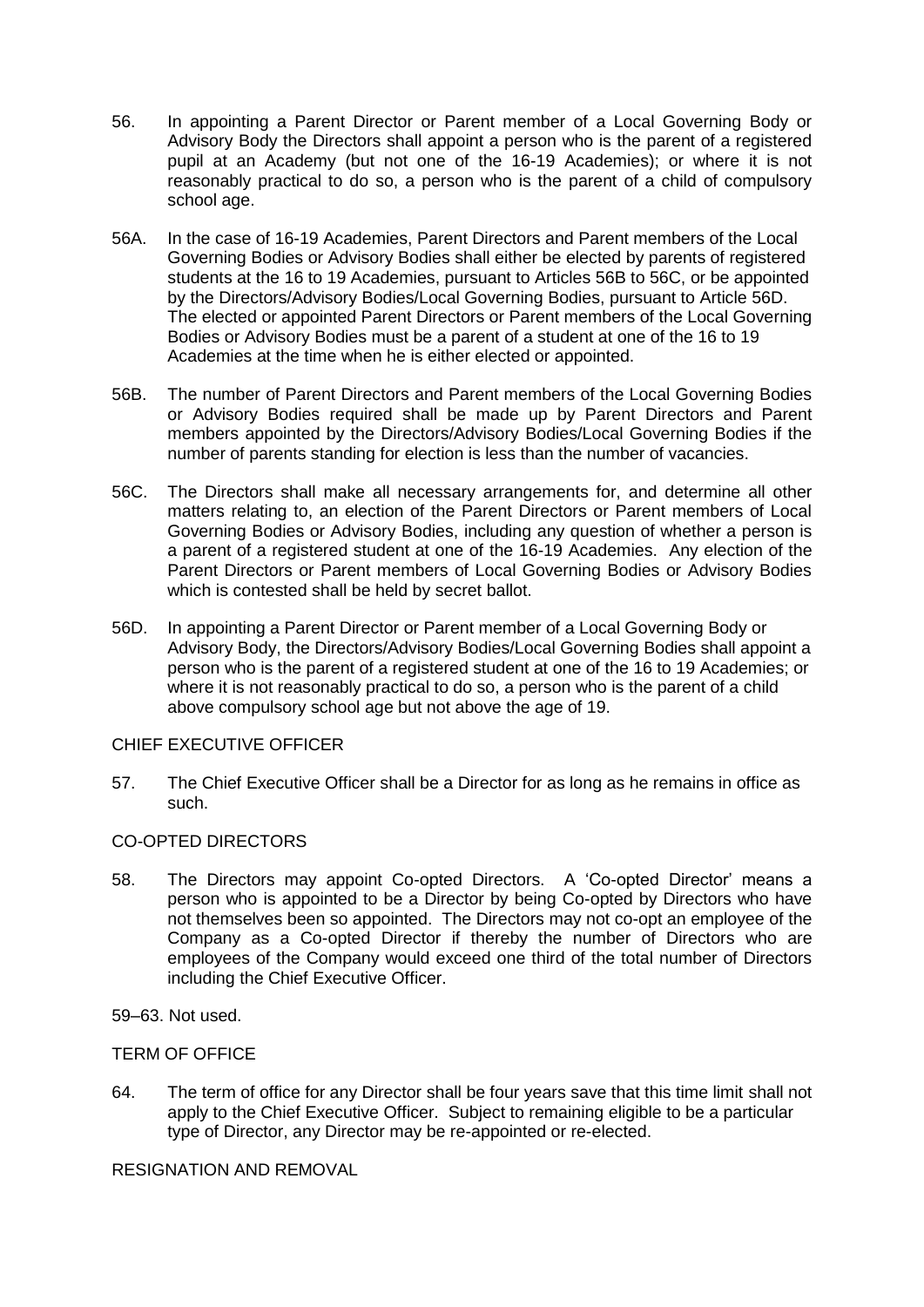- 65. A Director shall cease to hold office if he resigns his office by notice to the Company (but only if at least three Directors will remain in office when the notice of resignation is to take effect).
- 66. A Director shall cease to hold office if he is removed by the person or persons who appointed him. This Article does not apply in respect of a Parent Director.
- 67. Where a Director resigns his office or is removed from office, the Director or, where he is removed from office, those removing him, shall give written notice thereof to the Clerk.

## DISQUALIFICATION OF DIRECTORS

- 68. No person shall be qualified to be a Director unless he is aged 18 or over at the date of his election or appointment. No current pupil or current student of any of the Academies shall be a Director.
- 69. A Director shall cease to hold office if he becomes incapable by reason of illness or injury of managing or administering his own affairs.
- 70. A Director shall cease to hold office if he is absent without the permission of the Directors from all their meetings held within a period of six months and the Directors resolve that his office be vacated.
- 71. A person shall be disqualified from holding or continuing to hold office as a Director if -
	- (a) his estate has been sequestrated and the sequestration has not been discharged, annulled or reduced; or
	- (b) he is the subject of a bankruptcy restrictions order or an interim order.
- 72. A person shall be disqualified from holding or continuing to hold office as a Director at any time when he is subject to a disqualification order or a disqualification undertaking under the Company Directors Disqualification Act 1986 or to an order made under section 429(2)(b) of the Insolvency Act 1986 (failure to pay under county court administration order).
- 73. A Director shall cease to hold office if he ceases to be a Director by virtue of any provision in the Companies Act 2006 or is disqualified from acting as a trustee by virtue of section 178 of the Charities Act 2011 (or any statutory re-enactment or modification of that provision).
- 74. A person shall be disqualified from holding or continuing to hold office as a Director if he has been removed from the office of charity trustee or trustee for a charity by an order made by the Charity Commission or the High Court on the grounds of any misconduct or mismanagement in the administration of the charity for which he was responsible or to which he was privy, or which he by his conduct contributed to or facilitated.
- 75. Not used.
- 76. Not used.
- 77. A person shall be disqualified from holding or continuing to hold office as a Director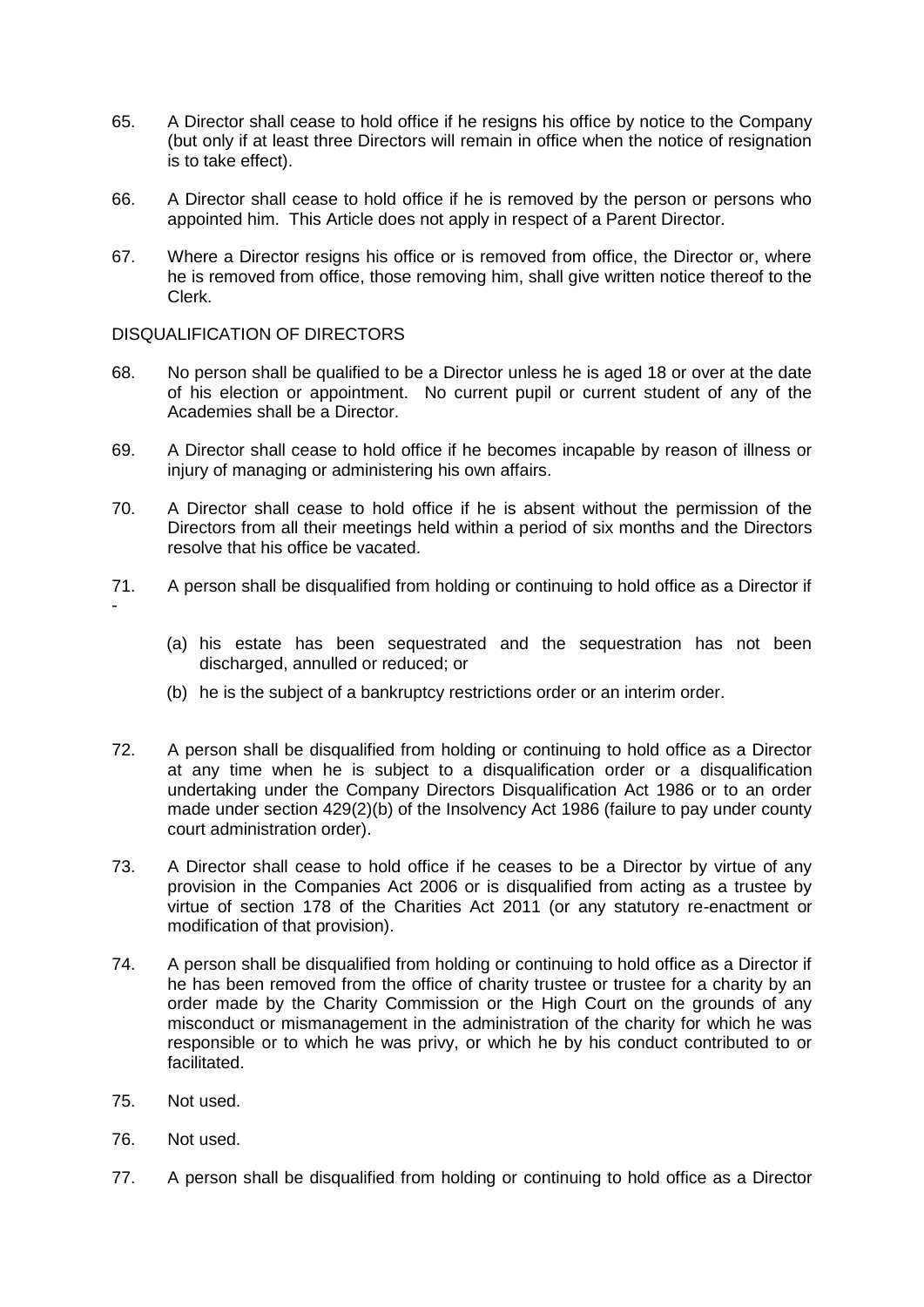where he has, at any time, been convicted of any criminal offence, excluding any that have been spent under the Rehabilitation of Offenders Act 1974 as amended, and excluding any offence for which the maximum sentence is a fine or a lesser sentence except where a person has been convicted of any offence which falls under section 178 of the Charities Act 2011.

- 78. After the first Academy has opened, a person shall be disqualified from holding or continuing to hold office as a Director if he has not provided to the chairman of the Directors a criminal records certificate at an enhanced disclosure level under section 113B of the Police Act 1997. In the event that the certificate discloses any information which would in the opinion of either the chairman or the Chief Executive Officer confirm their unsuitability to work with children that person shall be disqualified. If a dispute arises as to whether a person shall be disqualified, a referral shall be made to the Secretary of State to determine the matter. The determination of the Secretary of State shall be final.
- 79. Where, by virtue of these Articles a person becomes disqualified from holding, or continuing to hold office as a Director; and he is, or is proposed, to become such a Director, he shall upon becoming so disqualified give written notice of that fact to the Clerk.
- 80. Articles 68 to 74, Articles 77 to 79 and Articles 97 to 98 also apply to any member of any committee of the Directors, including a Local Governing Body, who is not a Director.

## CLERK TO THE DIRECTORS

81. The Clerk shall be appointed by the Directors for such term, at such remuneration and upon such conditions as they may think fit; and any Clerk so appointed may be removed by them. The Clerk shall not be a Director, or a Principal. Notwithstanding this Article, the Directors may, where the Clerk fails to attend a meeting of theirs, appoint any one of their number or any other person to act as Clerk for the purposes of that meeting.

#### CHAIRMAN AND VICE-CHAIRMAN OF THE DIRECTORS

- 82. The Directors shall each school year elect a chairman and a vice-chairman from among their number. A Director who is employed by the Company shall not be eligible for election as chairman or vice-chairman.
- 83. Subject to Article 84, the chairman or vice-chairman shall hold office as such until his successor has been elected in accordance with Article 85.
- 84. The chairman or vice-chairman may at any time resign his office by giving notice in writing to the Clerk. The chairman or vice-chairman shall cease to hold office if -
	- (a) he ceases to be a Director;
	- (b) he is employed by the Company;
	- (c) he is removed from office in accordance with these Articles; or
	- (d) in the case of the vice-chairman, he is elected in accordance with these Articles to fill a vacancy in the office of chairman.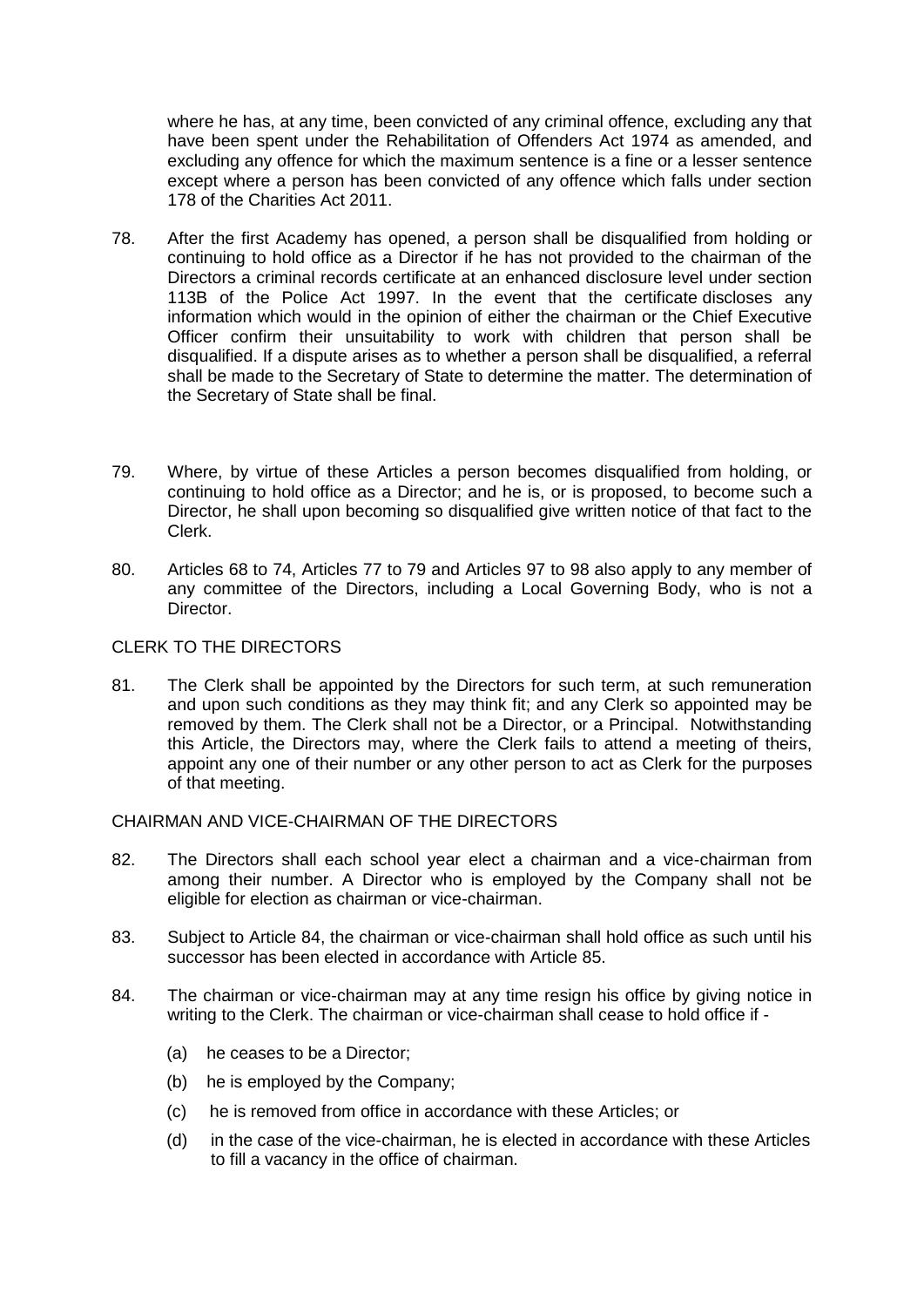- 85. Where by reason of any of the matters referred to in Article 84, a vacancy arises in the office of chairman or vice-chairman, the Directors shall at their next meeting elect one of their number to fill that vacancy.
- 86. Where the chairman is absent from any meeting or there is at the time a vacancy in the office of the chairman, the vice-chairman shall act as the chair for the purposes of the meeting.
- 87-89. Not used.
- 90. The Directors may remove the chairman or vice-chairman from office in accordance with these Articles.
- 91. A resolution to remove the chairman or vice-chairman from office which is passed at a meeting of the Directors shall not have effect unless
	- i) it is confirmed by a resolution passed at a second meeting of the Directors held not less than fourteen days after the first meeting; and
	- ii) the matter of the chairman's or vice-chairman's removal from office is specified as an item of business on the agenda for each of those meetings.
- 92. Before the Directors resolve at the relevant meeting on whether to confirm the resolution to remove the chairman or vice-chairman from office, the Director or Directors proposing his removal shall at that meeting state their reasons for doing so and the chairman or vice-chairman shall be given an opportunity to make a statement in response.

## POWERS OF DIRECTORS

- 93. Subject to provisions of the Companies Act 2006, the Articles and to any directions given by special resolution, the business of the Company shall be managed by the Directors who may exercise all the powers of the Company. No alteration of the Articles and no such direction shall invalidate any prior act of the Directors which would have been valid if that alteration had not been made or that direction had not been given. The powers given by this Article shall not be limited by any special power given to the Directors by the Articles and a meeting of Directors at which a quorum is present may exercise all the powers exercisable by the Directors.
- 94. In addition to all powers hereby expressly conferred upon them and without detracting from the generality of their powers under the Articles the Directors shall have the following powers, namely:
	- (a) to expend the funds of the Company in such manner as they shall consider most beneficial for the achievement of the Object and to invest in the name of the Company such part of the funds as they may see fit and to direct the sale or transposition of any such investments and to expend the proceeds of any such sale in furtherance of the Object;
	- (b) to enter into contracts on behalf of the Company.
- 95. In the exercise of their powers and functions, the Directors may consider any advice given by the Chief Executive Officer and any other executive officer.
- 96. Any bank account in which any money of the Company is deposited shall be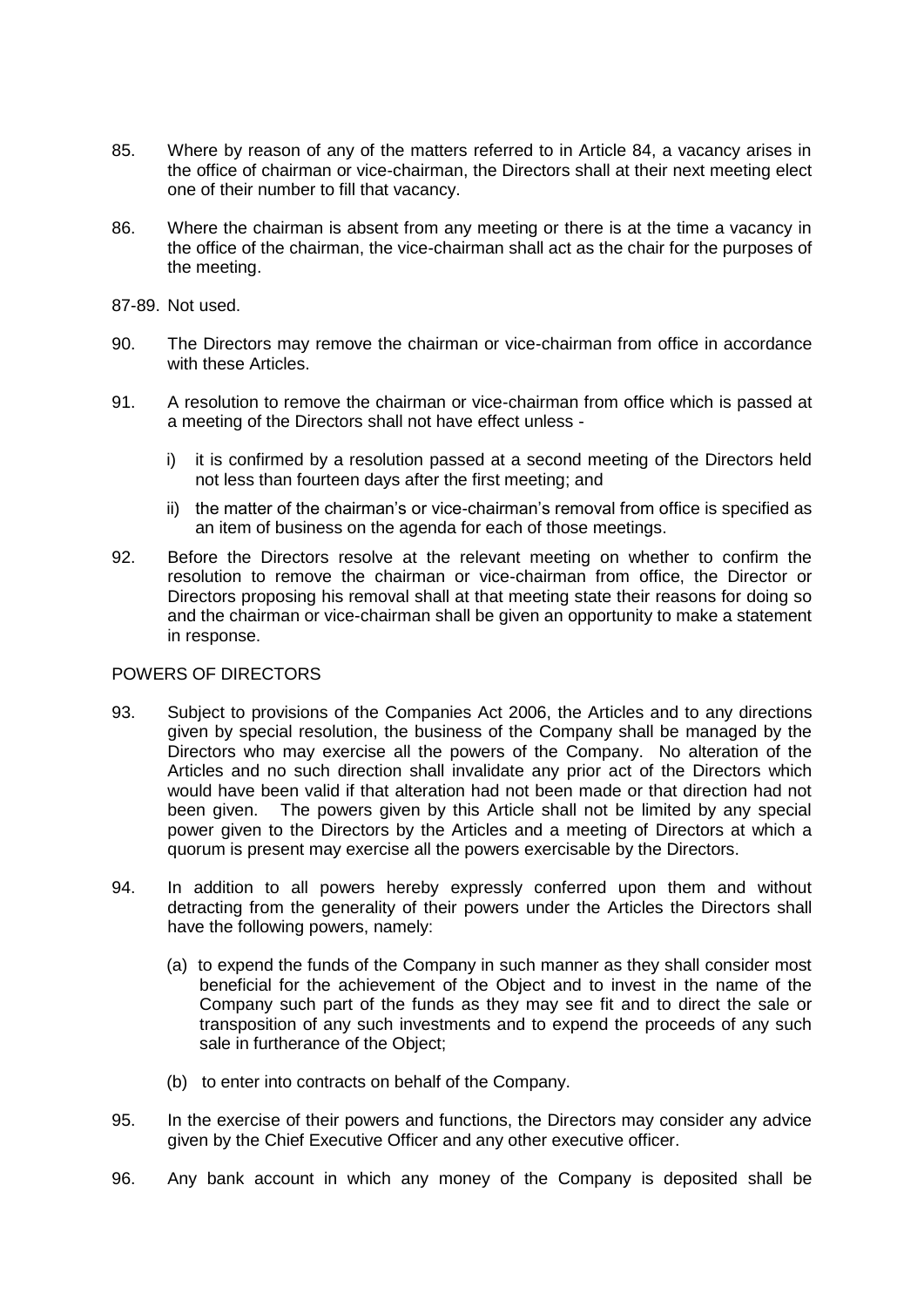operated by the Directors in the name of the Company. All cheques and orders for the payment of money from such an account shall be signed by at least two signatories authorised by the Directors.

## CONFLICTS OF INTEREST

- 97. Any Director who has or can have any direct or indirect duty or personal interest (including but not limited to any Personal Financial Interest) which conflicts or may conflict with his duties as a Director shall disclose that fact to the Directors as soon as he becomes aware of it. A Director must absent himself from any discussions of the Directors in which it is possible that a conflict will arise between his duty to act solely in the interests of the Company and any duty or personal interest (including but not limited to any Personal Financial Interest).
- 98. For the purpose of Article 97, a Director has a Personal Financial Interest in the employment or remuneration of, or the provision of any other benefit to, that Director as permitted by and as defined by Articles 6.5-6.9.

## THE MINUTES

99. The minutes of the proceedings of a meeting of the Directors shall be drawn up and entered into a book kept for the purpose by the person acting as Clerk for the purposes of the meeting; and shall be signed (subject to the approval of the Directors) at the same or next subsequent meeting by the person acting as chairman thereof.

## **COMMITTEES**

- 100. Subject to these Articles, the Directors:
	- a) may appoint separate committees to be known as Local Governing Bodies for each Academy (and the same Local Governing Body may be appointed for more than one Academy); and
	- b) may establish any other committee.
- 101. Subject to these Articles, the constitution, membership and proceedings of any committee shall be determined by the Directors. The establishment, terms of reference, constitution and membership of any committee of the Directors shall be reviewed at least once in every twelve months. The membership of any committee of the Directors may include persons who are not Directors, provided that (with the exception of the Local Governing Bodies) a majority of members of any such committee shall be Directors. Except in the case of a Local Governing Body, no vote on any matter shall be taken at a meeting of a committee of the Directors unless the majority of members of the committee present are Directors.
- 102. Not used.
- 103. Not used.
- 104. The functions and proceedings of the Local Governing Bodies shall be subject to regulations made by the Directors from time to time.

#### DELEGATION

105. The Directors may delegate to any Director, committee (including any Local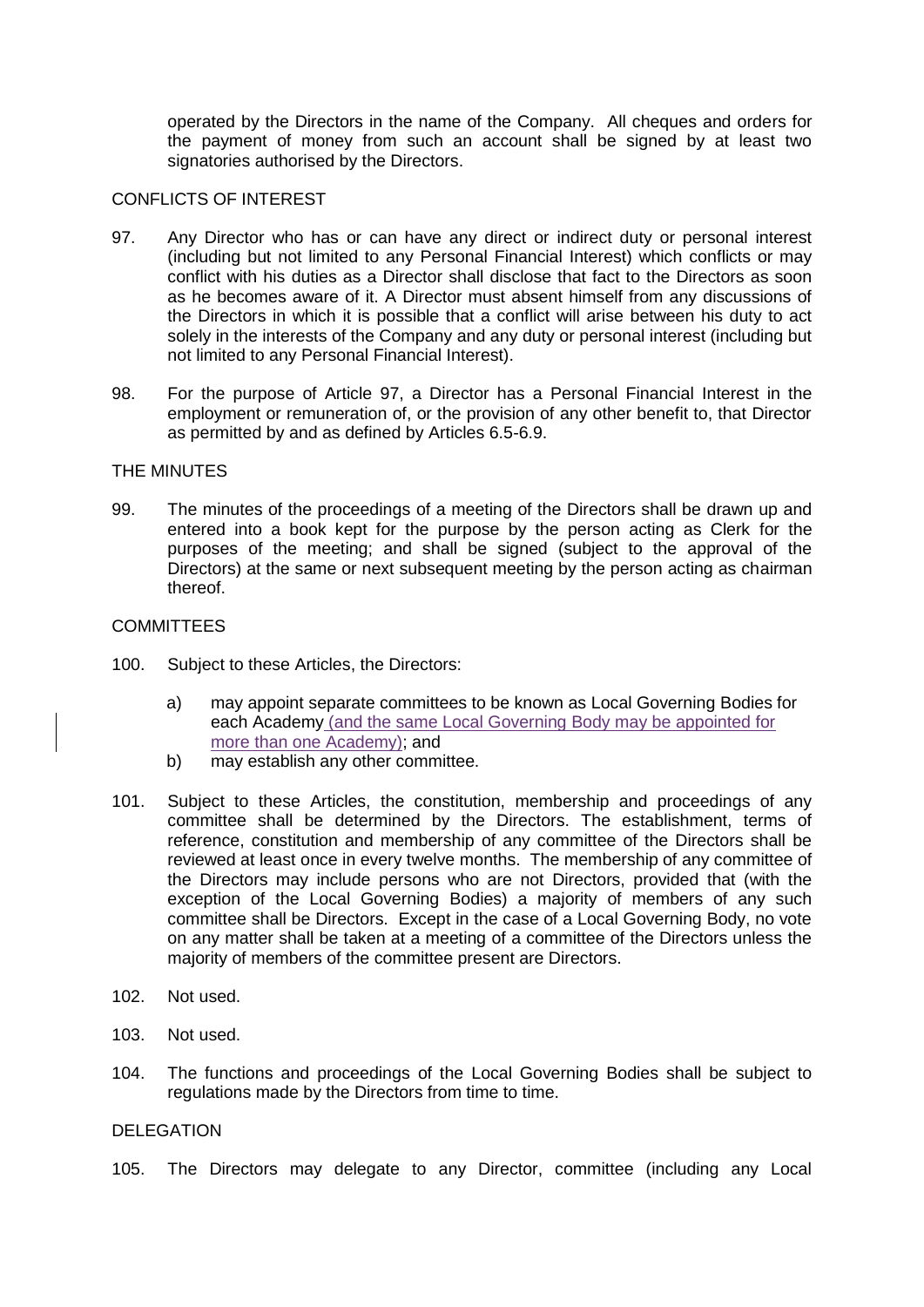Governing Body), the Chief Executive Officer or any other holder of an executive office, such of their powers or functions as they consider desirable to be exercised by them. Any such delegation shall be made subject to any conditions the Directors may impose, and may be revoked or altered.

106. Where any power or function of the Directors has been exercised by any committee (including any Local Governing Body), any Director, the Chief Executive Officer or any other holder of an executive office, that person or committee shall report to the Directors in respect of any action taken or decision made with respect to the exercise of that power or function at the meeting of the Directors immediately following the taking of the action or the making of the decision.

## CHIEF EXECUTIVE OFFICER AND PRINCIPALS

107. The Directors shall appoint the Chief Executive Officer and the Principals of the Academies. The Directors may delegate such powers and functions as they consider are required by the Chief Executive Officer and the Principals for the internal organisation, management and control of the Academies (including the implementation of all policies approved by the Directors and for the direction of the teaching and curriculum at the Academies).

## MEETINGS OF THE DIRECTORS

- 108. Subject to these Articles, the Directors may regulate their proceedings as they think fit.
- 109. The Directors shall hold at least three meetings in every school year. Meetings of the Directors shall be convened by the Clerk. In exercising his functions under this Article the Clerk shall comply with any direction
	- a. given by the Directors; or
	- b. given by the chairman of the Directors or, in his absence or where there is a vacancy in the office of chairman, the vice-chairman of the Directors, so far as such direction is not inconsistent with any direction given as mentioned in (a).
- 110. Any three Directors may, by notice in writing given to the Clerk, requisition a meeting of the Directors; and it shall be the duty of the Clerk to convene such a meeting as soon as is reasonably practicable.
- 111. Each Director shall be given at least seven clear days before the date of a meeting
	- i) notice in writing thereof, signed by the Clerk, and sent to each Director at the address provided by each Director from time to time; and
	- ii) a copy of the agenda for the meeting;

provided that where the chairman or, in his absence or where there is a vacancy in the office of chairman, the vice-chairman, so determines on the ground that there are matters demanding urgent consideration, it shall be sufficient if the written notice of a meeting, and the copy of the agenda thereof are given within such shorter period as he directs.

112. The convening of a meeting and the proceedings conducted thereat shall not be invalidated by reason of any individual not having received written notice of the meeting or a copy of the agenda thereof.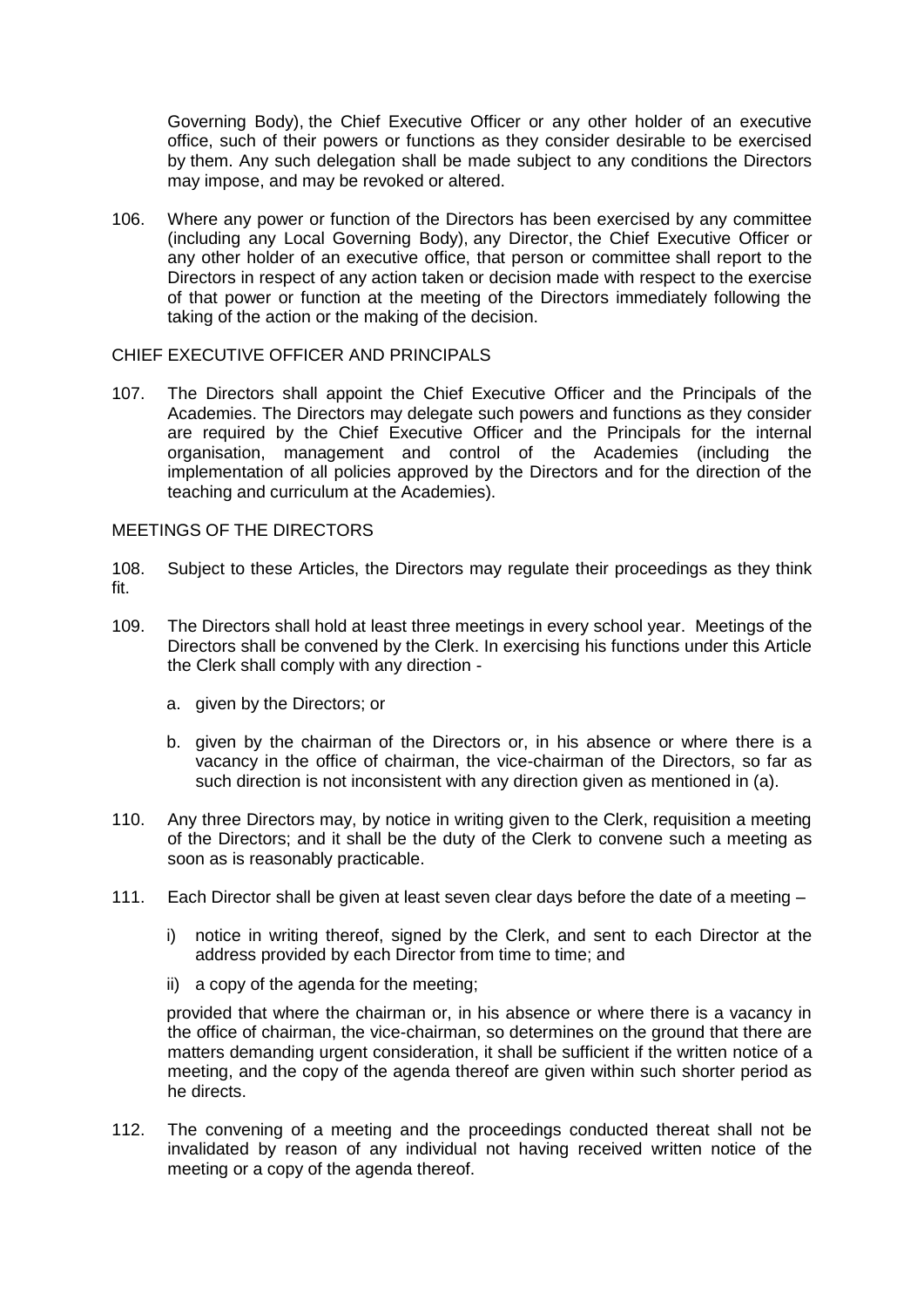- 113. A resolution to rescind or vary a resolution carried at a previous meeting of the Directors shall not be proposed at a meeting of the Directors unless the consideration of the rescission or variation of the previous resolution is a specific item of business on the agenda for that meeting.
- 114. A meeting of the Directors shall be terminated forthwith if
	- (a) the Directors so resolve; or
	- (b) the number of Directors present ceases to constitute a quorum for a meeting of the Directors in accordance with Article 117, subject to Article 119.
- 115. Where in accordance with Article 114 a meeting is not held or is terminated before all the matters specified as items of business on the agenda for the meeting have been disposed of, a further meeting shall be convened by the Clerk as soon as is reasonably practicable, but in any event within seven days of the date on which the meeting was originally to be held or was so terminated.
- 116. Where the Directors resolve in accordance with Article 114 to adjourn a meeting before all the items of business on the agenda have been disposed of, the Directors shall before doing so determine the time and date at which a further meeting is to be held for the purposes of completing the consideration of those items, and they shall direct the Clerk to convene a meeting accordingly.
- 117. Subject to Article 119 the quorum for a meeting of the Directors, and any vote on any matter thereat, shall be any three Directors, or, where greater, any one third (rounded up to a whole number) of the total number of Directors holding office at the date of the meeting.
- 118. The Directors may act notwithstanding any vacancies in their number, but, if the numbers of Directors is less than the number fixed as the quorum, the continuing Directors may act only for the purpose of filling vacancies or of calling a general meeting.
- 119. The quorum for the purposes of
	- (a) appointing a parent Director under Articles 56;
	- (b) any vote on the removal of a Director in accordance with Article 66;
	- (c) any vote on the removal of the chairman of the Directors in accordance with Article 90;

shall be any two-thirds (rounded up to a whole number) of the persons who are at the time Directors entitled to vote on those respective matters.

- 120. Subject to these Articles, every question to be decided at a meeting of the Directors shall be determined by a majority of the votes of the Directors present and voting on the question. Every Director shall have one vote.
- 121. Subject to Articles 117-119, where there is an equal division of votes, the chairman of the meeting shall have a casting vote in addition to any other vote he may have.
- 122. The proceedings of the Directors shall not be invalidated by
	- a. any vacancy among their number; or
	- b. any defect in the election, appointment or nomination of any Director.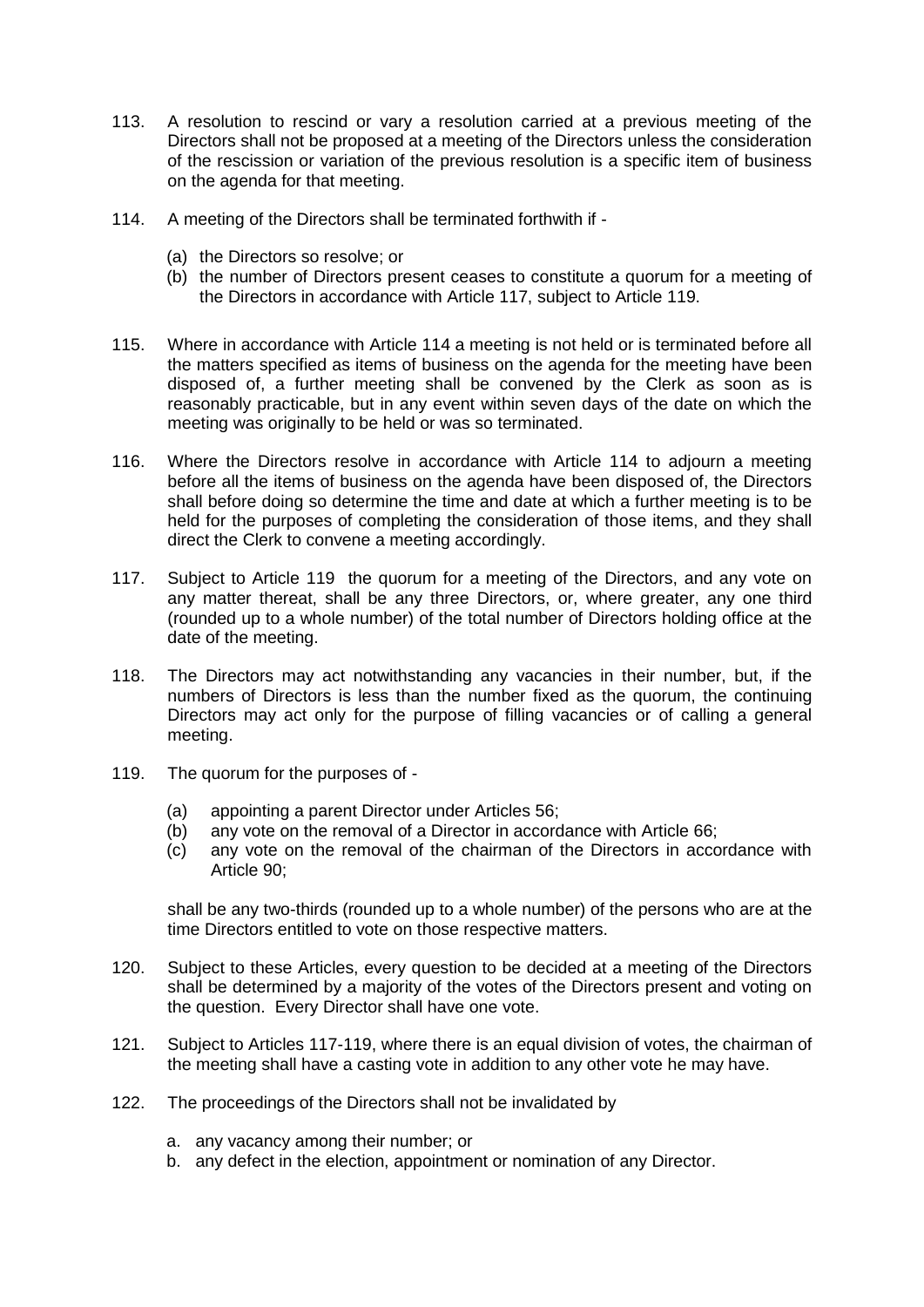- 123. A resolution in writing, signed by all the Directors entitled to receive notice of a meeting of Directors or of a committee of Directors, shall be valid and effective as if it had been passed at a meeting of Directors or (as the case may be) a committee of Directors duly convened and held. Such a resolution may consist of several documents in the same form, each signed by one or more of the Directors.
- 124. Subject to Article 125, the Directors shall ensure that a copy of
	- a. the agenda for every meeting of the Directors;
	- b. the draft minutes of every such meeting, if they have been approved by the person acting as chairman of that meeting;
	- c. the signed minutes of every such meeting; and
	- d. any report, document or other paper considered at any such meeting,

are, as soon as is reasonably practicable, made available at every Academy to persons wishing to inspect them.

- 125. There may be excluded from any item required to be made available in pursuance of Article 124, any material relating to
	- a. a named teacher or other person employed, or proposed to be employed, at any Academy;
	- b. a named pupil or named student at, or candidate for admission to, any Academy; and
	- c. any matter which, by reason of its nature, the Directors are satisfied should remain confidential.
- 126. Any Director shall be able to participate in meetings of the Directors by telephone or video conference provided that:
	- a. he has given notice of his intention to do so detailing the telephone number on which he can be reached and/or appropriate details of the video conference suite from which he shall be taking part at the time of the meeting at least 48 hours before the meeting; and,
	- b. the Directors have access to the appropriate equipment if after all reasonable efforts it does not prove possible for the person to participate by telephone or video conference the meeting may still proceed with its business provided it is otherwise quorate.

## PATRONS AND HONORARY OFFICERS

127. The Directors may from time to time appoint any person whether or not a Member of the Company to be a patron of the Company or to hold any honorary office and may determine for what period he is to hold such office.

## THE SEAL

128. The seal, if any, shall only be used by the authority of the Directors or of a committee of Directors authorised by the Directors. The Directors may determine who shall sign any instrument to which the seal is affixed and unless otherwise so determined it shall be signed by a Director and by the Clerk or by a second Director.

## ACCOUNTS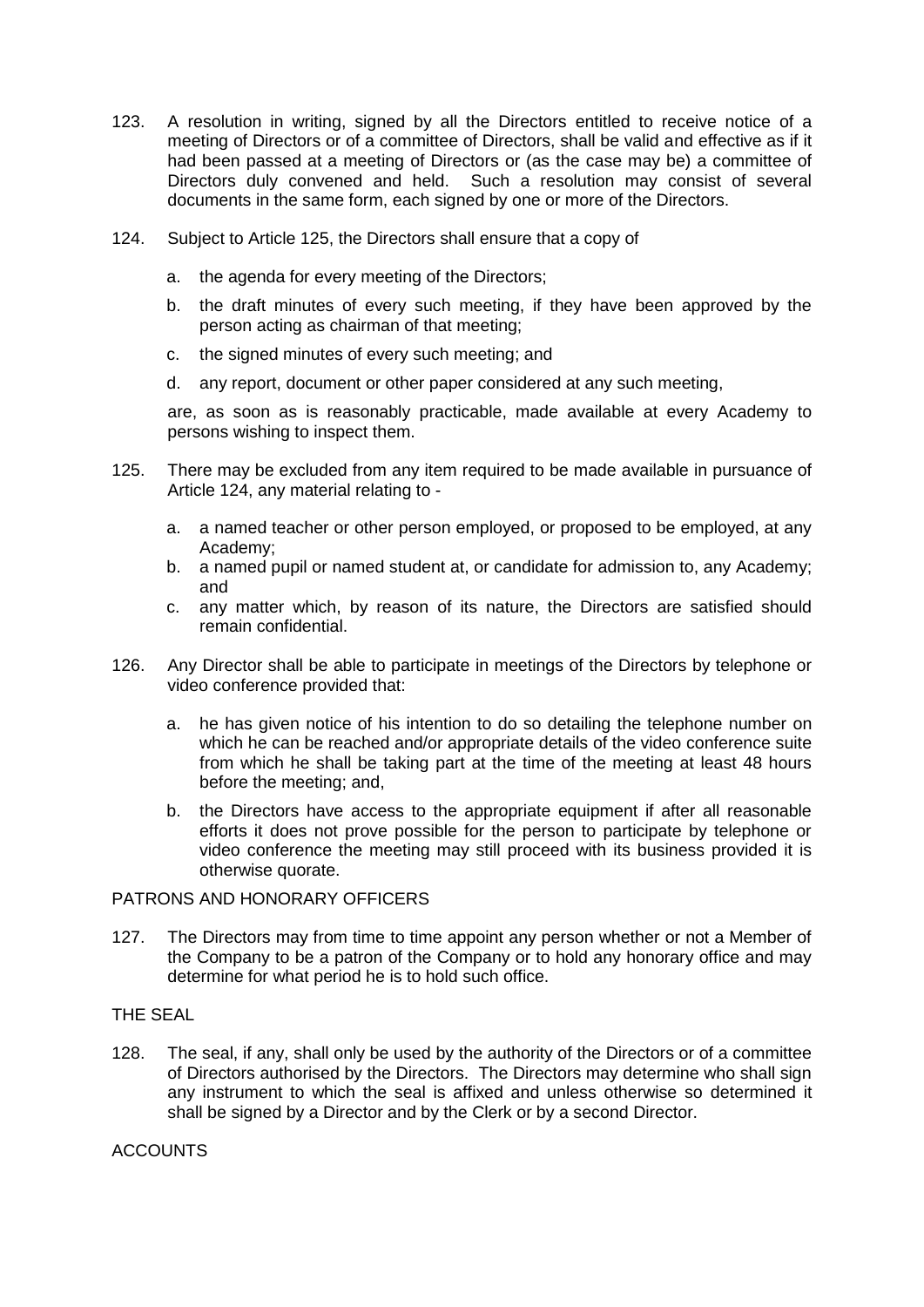129. Accounts shall be prepared in accordance with the relevant Statement of Recommended Practice as if the Company was a non-exempt charity and Parts 15 and 16 of the Companies Act 2006 and shall file these with the Secretary of State and the Principal Regulator by 31 December each Academy Financial Year.

## ANNUAL REPORT

130. The Directors shall prepare its Annual Report in accordance with the Statement of Recommended Practice as if the Company was a non-exempt charity and shall file these with the Secretary of State and the Principal Regulator by 31 December each Academy Financial Year.

## ANNUAL RETURN

131. The Directors shall comply with their obligations under Part 24 of the Companies Act 2006 (or any statutory re-enactment or modification of that Act) with regard to the preparation of an annual return to the Registrar of Companies and in accordance with the Statement of Recommended Practice as if the Company was a non-exempt charity and to the Secretary of State and the Principal Regulator by 31 December each Academy Financial Year.

## **NOTICES**

- 132. Any notice to be given to or by any person pursuant to the Articles (other than a notice calling a meeting of the directors) shall be in writing or shall be given using electronic communications to an address for the time being notified for that purpose to the person giving the notice. In these Articles, "Address" in relation to electronic communications, includes a number or address used for the purposes of such communications.
- 133. A notice may be given by the Company to a Member either personally or by sending it by post in a prepaid envelope addressed to the Member at his registered address or by leaving it at that address or by giving it using electronic communications to an address for the time being notified to the Company by the Member. A Member whose registered address is not within the United Kingdom and who gives to the Company an address within the United Kingdom at which notices may be given to him, or an address to which notices may be sent using electronic communications, shall be entitled to have notices given to him at that address, but otherwise no such Member shall be entitled to receive any notice from the Company.
- 134. A Member present, either in person or by proxy, at any meeting of the Company shall be deemed to have received notice of the meeting and, where necessary, of the purposes for which it was called.
- 135. Proof that an envelope containing a notice was properly addressed, prepaid and posted shall be conclusive evidence that the notice was given. Proof that a notice contained in an electronic communication was sent in accordance with guidance issued by the Institute of Chartered Secretaries and Administrators shall be conclusive evidence that the notice was given. A notice shall be deemed to be given at the expiration of 48 hours after the envelope containing it was posted or, in the case of a notice contained in an electronic communication, at the expiration of 48 hours after the time it was sent.

INDEMNITY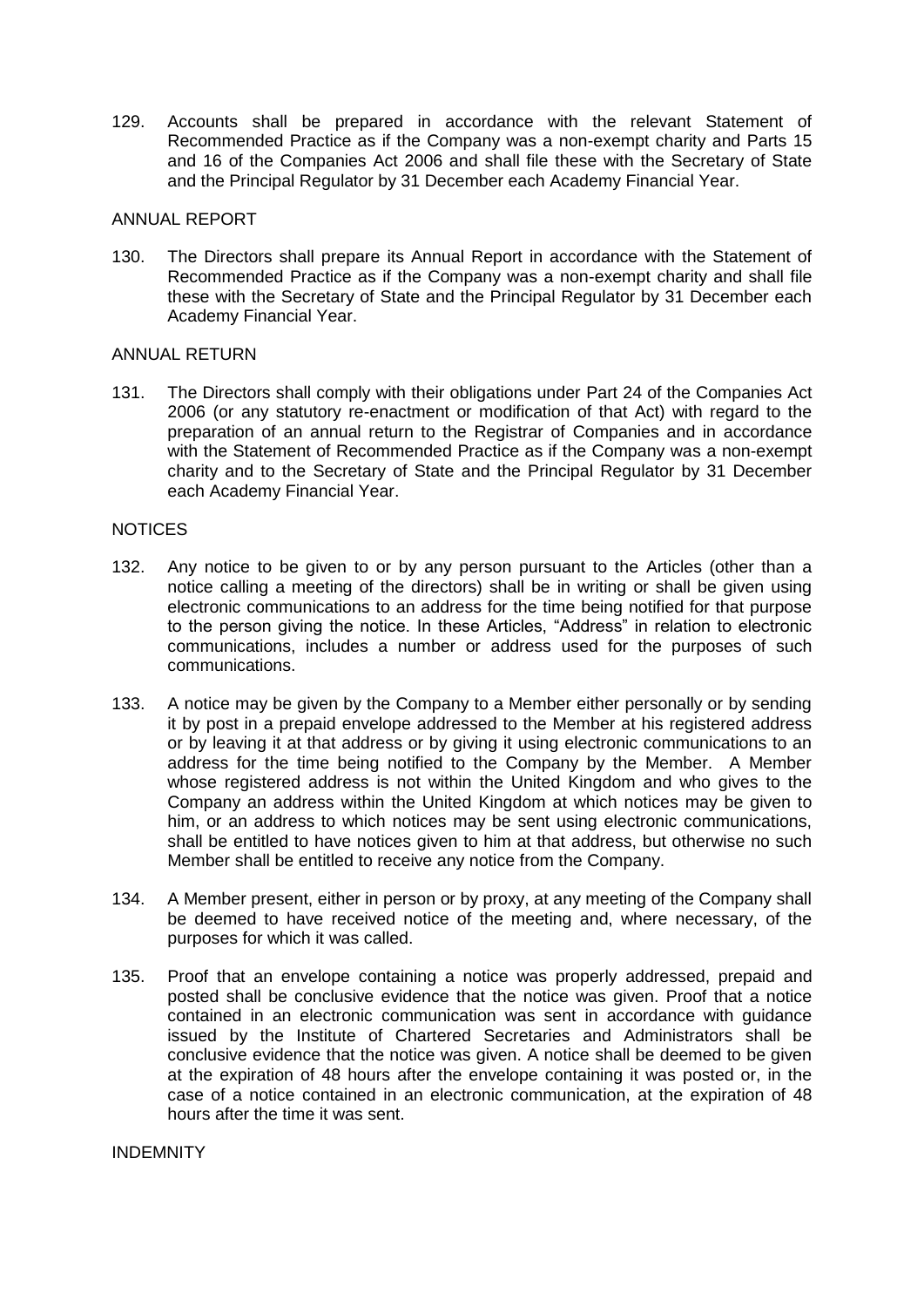136. Subject to the provisions of the Companies Act 2006 and Article 6.3 every Director or other officer or auditor of the Company shall be indemnified out of the assets of the Company against any liability incurred by him in that capacity in defending any proceedings, whether civil or criminal, in which judgment is given in favour or in which he is acquitted or in connection with any application in which relief is granted to him by the court from liability for negligence, default, breach of duty or breach of trust in relation to the affairs of the Company.

## RULES

- 137. The Directors may from time to time make such rules or bye laws as they may deem necessary or expedient or convenient for the proper conduct and management of the Company and for purposes of prescribing classes of and conditions of membership, and in particular but without prejudice to the generality of the foregoing, they may by such rules or bye laws regulate:
	- a. the admission and classification of Members of the Company (including the admission of organisations to membership) and the rights and privileges of such Members, and the conditions of membership and the terms on which Members may resign or have their membership terminated and the entrance fees, subscriptions and other fees or payments to be made by Members;
	- b. the conduct of Members of the Company in relation to one another, and to the Company's servants;
	- c. the setting aside of the whole or any part or parts of the Company's premises at any particular time or times or for any particular purpose or purposes;
	- d. the procedure at general meetings and meetings of the Directors and committees of the Directors and meetings of the Local Governing Bodies in so far as such procedure is not regulated by the Articles; and,
	- e. generally, all such matters as are commonly the subject matter of Company rules.
- 138. The Company in general meeting shall have power to alter, add or to repeal the rules or bye laws and the Directors shall adopt such means as they think sufficient to bring to the notice of Members of the Company all such rules or bye laws, which shall be binding on all Members of the Company. Provided that no rule or bye law shall be inconsistent with, or shall affect or repeal anything contained in the Articles.

## AVOIDING INFLUENCED COMPANY STATUS

- 139. Notwithstanding the number of Members from time to time, the maximum aggregate number of votes exercisable by Local Authority Associated Persons shall never exceed 19.9% of the total number of votes exercisable by Members in general meeting and the votes of the other Members having a right to vote at the meeting will be increased on a pro-rata basis.
- 140. No person who is a Local Authority Associated Person may be appointed as a Director if, once the appointment had taken effect, the number of Directors who are Local Authority Associated Persons would represent 20% or more of the total number of Directors. Upon any resolution put to the Directors, the maximum aggregate number of votes exercisable by any Directors who are Local Authority Associated Persons shall represent a maximum of 19.9% of the total number of votes cast by the Directors on such a resolution and the votes of the other Directors having a right to vote at the meeting will be increased on a pro-rata basis.